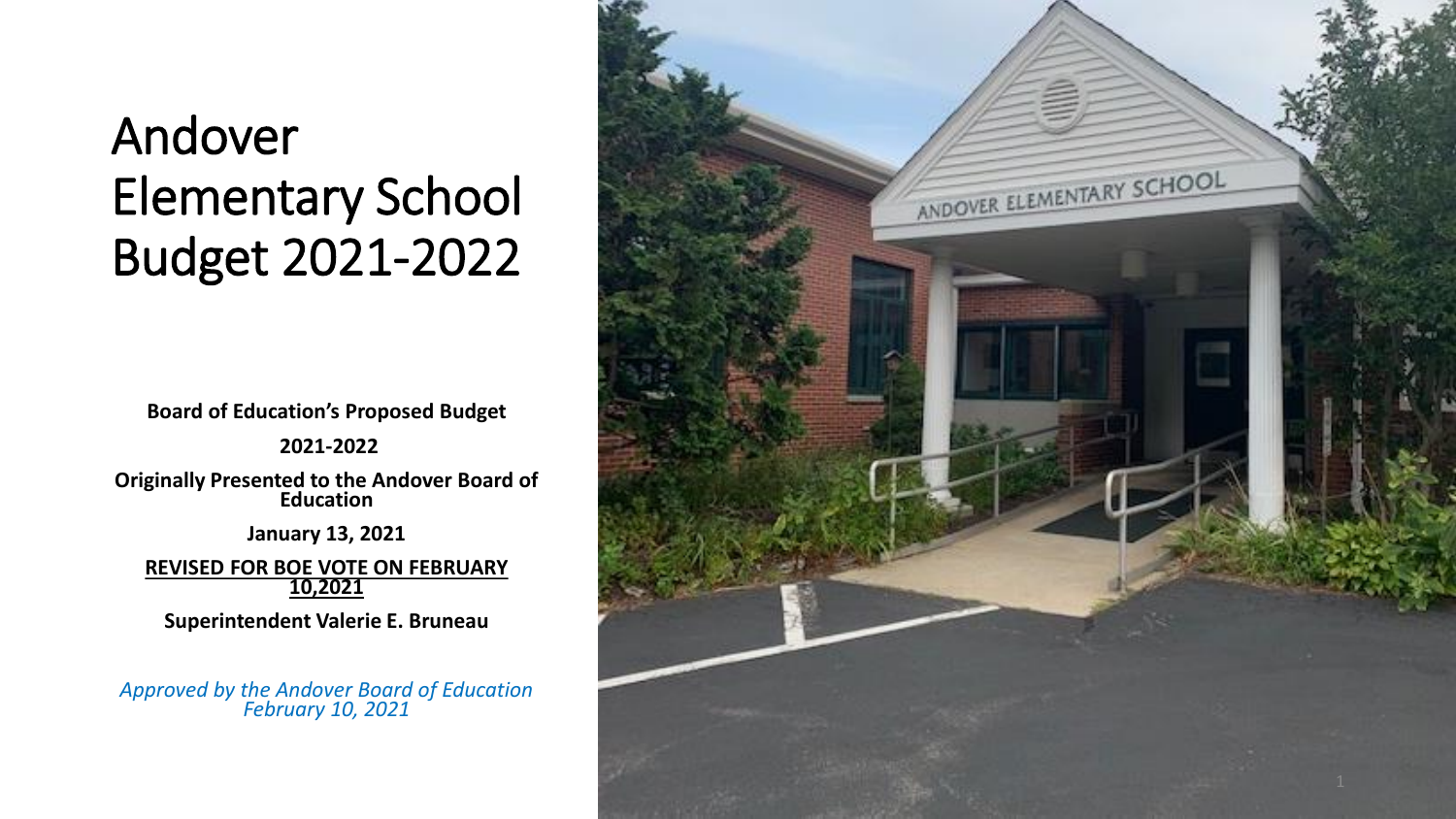### Andover Elementary School 2021-2022 Budget Table of Contents

- Transmittal Letter
- Budget Timeline
- Mission and Vision: The *Why* we do this
- Enrollment Projections
- Narrative of the proposed Budget: The *How* we will do this
- The bottom line ( the numbers): The *What* we need to do do this
- 3-year comparisons
- Proposed detail
- Supplemental Information
- Appendices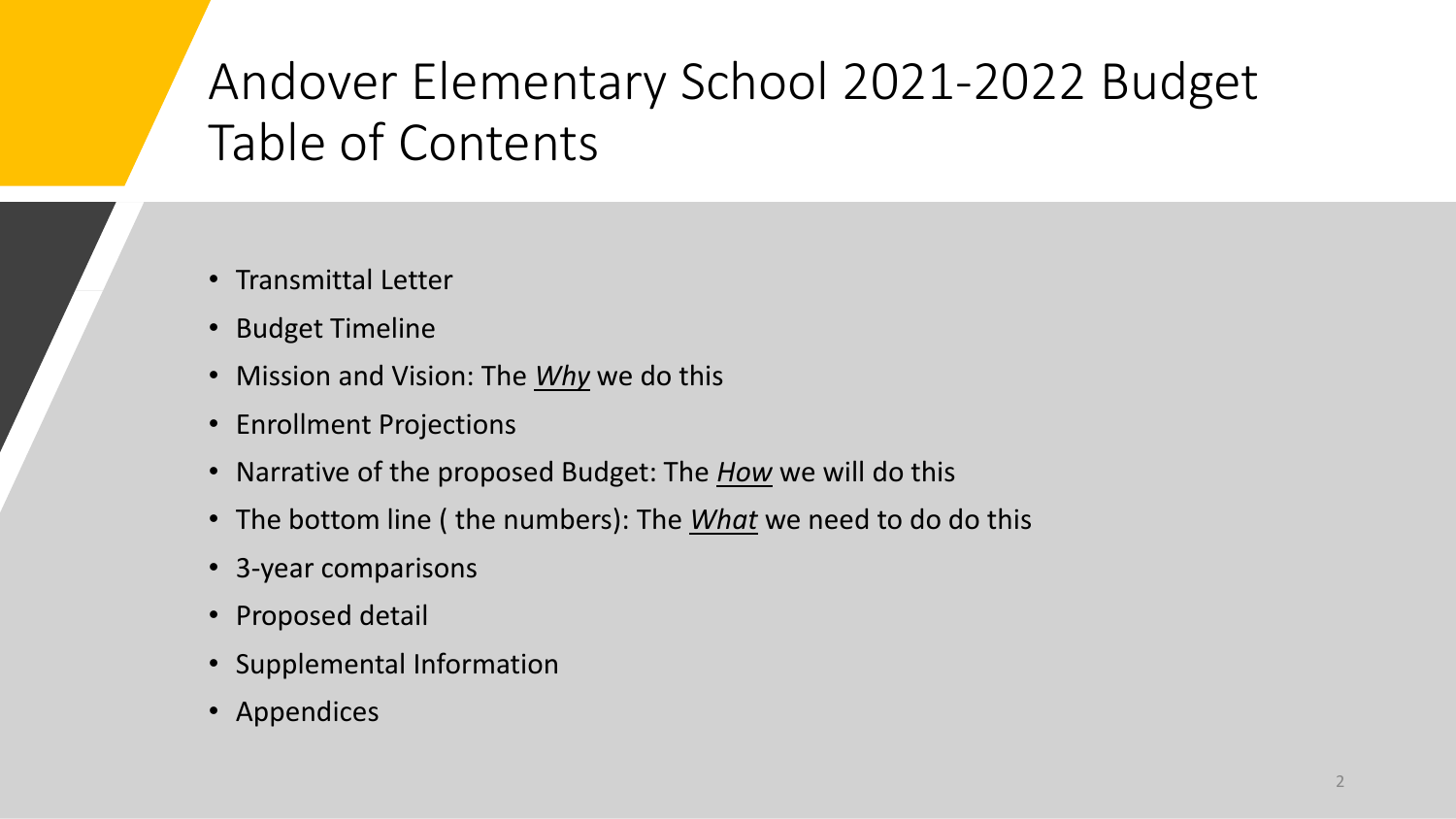### Budget Timeline

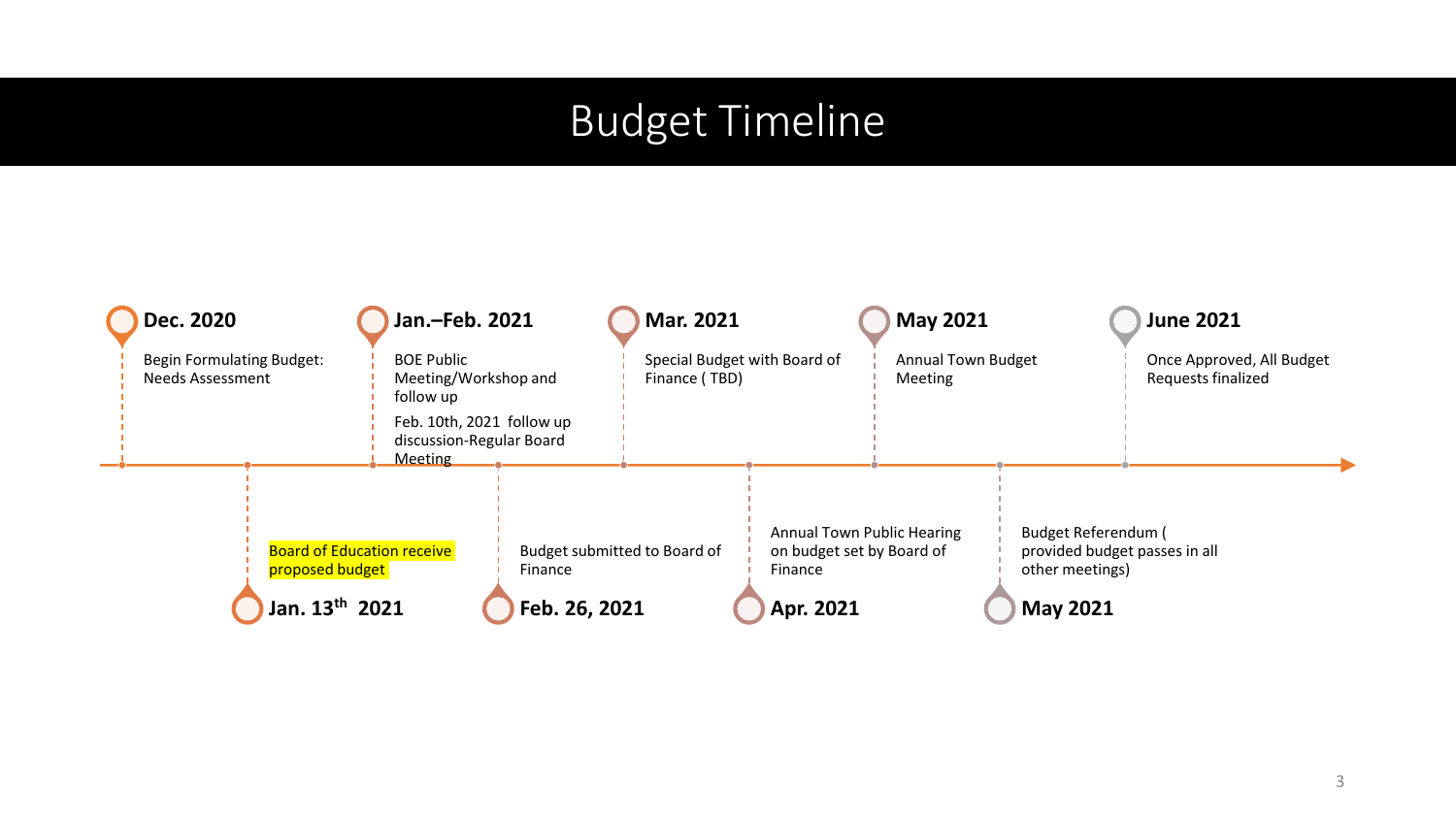# Why do we do this?

#### Mission Statement

To provide a creative and challenging curriculum for ALL in a safe environment while nurturing the values of responsibility, respectfulness and a desire for learning.

#### Vision Statement

AES will create a safe educational environment that establishes a foundation for students to become creative, moral, and compassionate people, kindling in them an enthusiasm for learning. In collaboration with parents and community, we will strive to foster the development of students to become responsible and productive members of our society.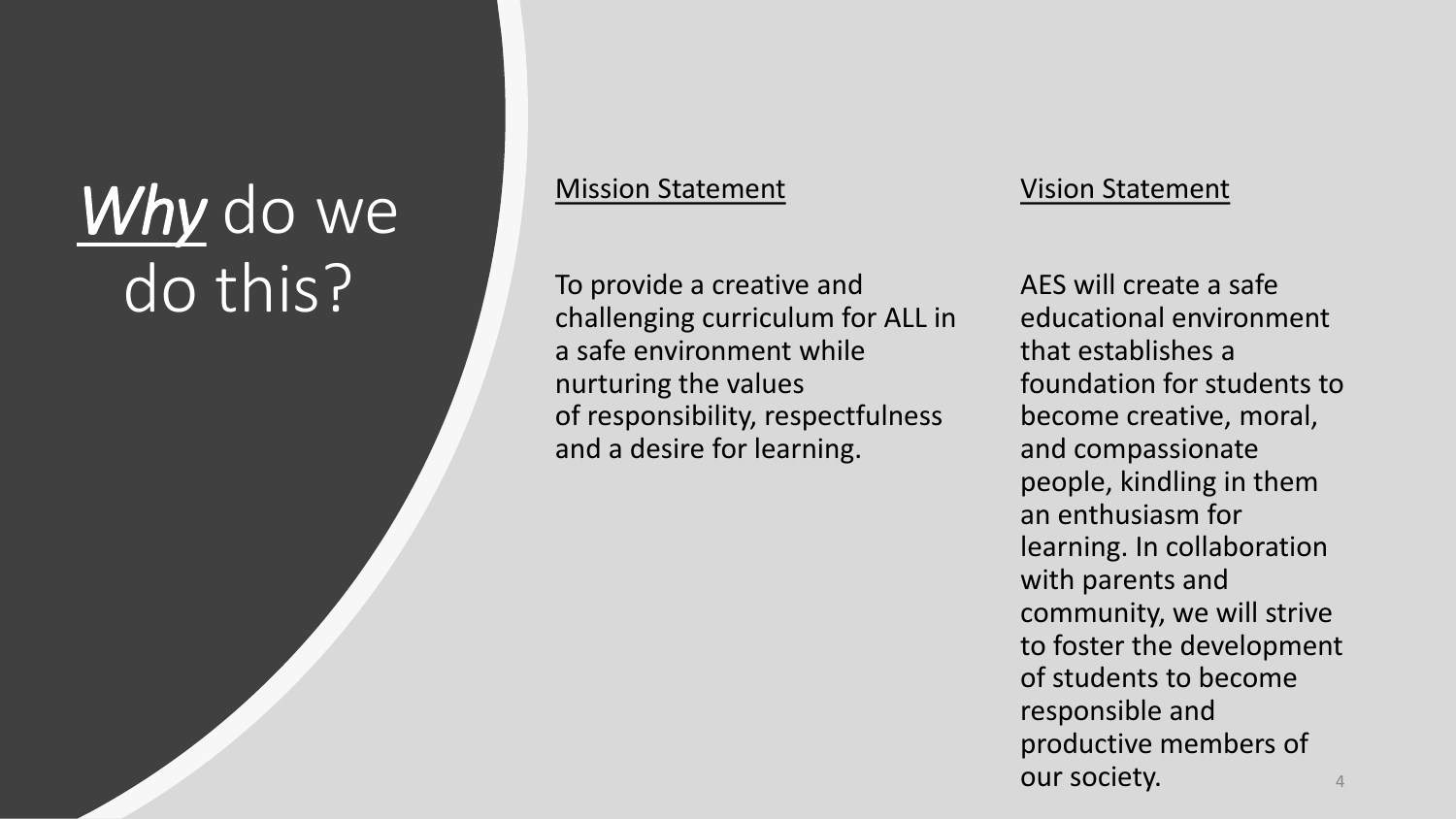### Enrollment Projections (Who we do this for?)

### Kids First

|                |                        | 2018-2019                      |                          | 2019-2020                       |                        | <b>October 1, 2020</b>         | 2021-2022 Budget     |           |
|----------------|------------------------|--------------------------------|--------------------------|---------------------------------|------------------------|--------------------------------|----------------------|-----------|
| Grade          | # of<br><b>Classes</b> | <b>Enrolled</b>                | # $of$<br><b>Classes</b> | <b>Enrolled</b>                 | # of<br><b>Classes</b> | <b>Enrolled</b>                | # of Classes         | Projected |
| Pre-K          | 3 all-day<br>classes   | 37<br>$(154 - year -$<br>olds) | 3 all-day<br>classes     | 43<br>(18 4-year -<br>old kids) | 3 all-day<br>classes   | 35<br>(22 4-year-<br>old kids) | 2 all day<br>classes | 30        |
| K              | 2 classes              | 22                             | 2 classes                | 20                              | 2 classes              | 23                             | 3 classes            | 30        |
| $\mathbf{1}$   | 1 class                | 18                             | 2 classes                | 22                              | 2 classes              | 22                             | 2 classes            | 23        |
| $\overline{2}$ | 1 class                | 17                             | 1 class                  | 18                              | 2 classes              | 20                             | 2 classes            | 22        |
| 3              | 2 classes              | 22                             | 1 class                  | 17                              | 1 class                | 18                             | 2 classes            | 20        |
| 4              | 1 class                | 21                             | 2 classes                | 22                              | 1 class                | 18                             | 1 class              | 18        |
| 5              | 2 classes              | 28                             | 1 class                  | 21                              | 2 classes              | 22                             | 1 class              | 18        |
| 6              | 2 classes              | 28                             | 2 classes                | 28                              | 1 class                | 20                             | 1 class              | 22        |
| Total          | 14                     | 193                            | 14                       | 191                             | 14                     | 178                            | 14                   | 183       |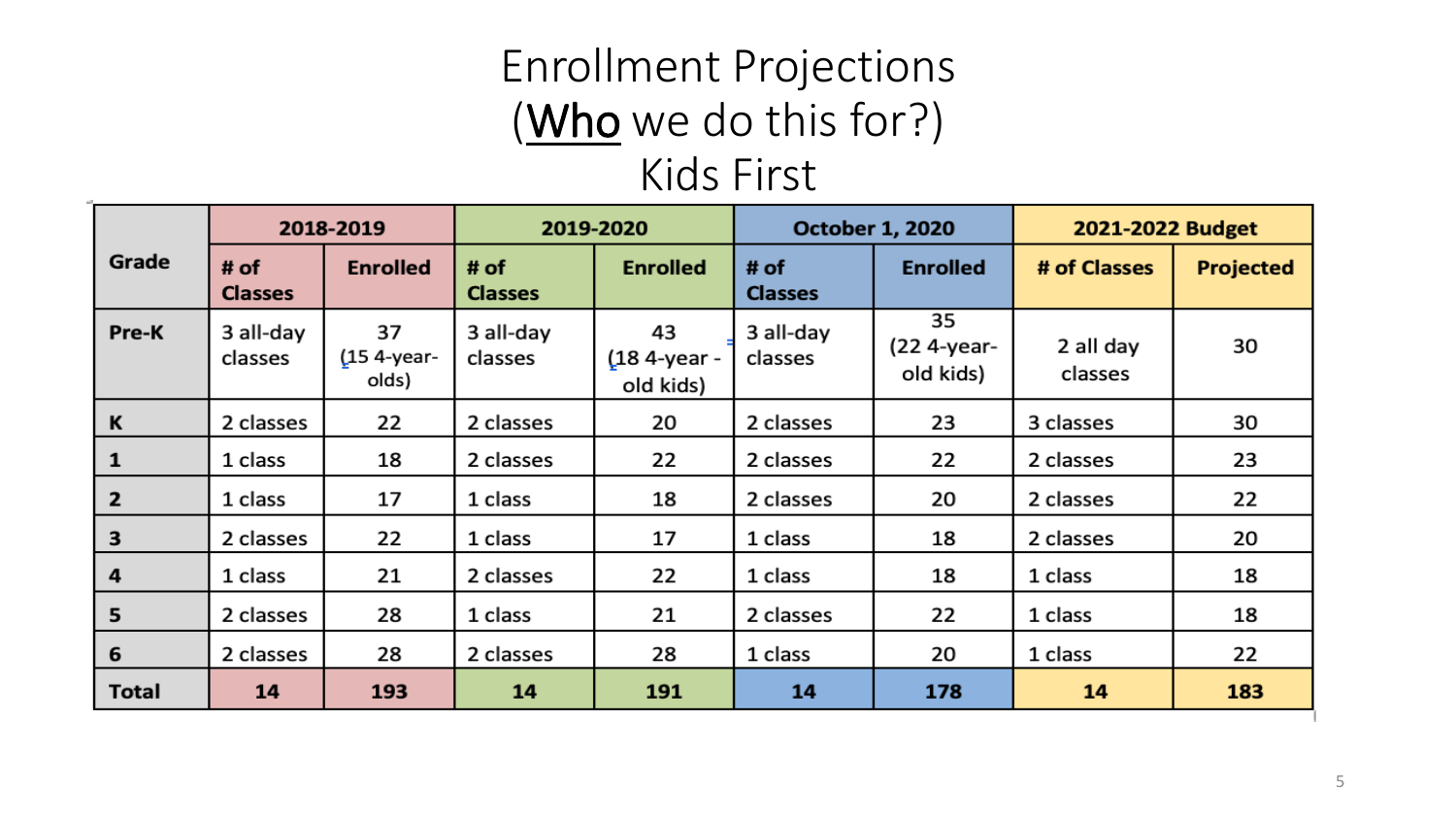What has changed in Andover since last year's budget that needs to be considered?

- Covid-19 pandemic shifted Andover and the world to distance learning
- New Superintendent
- Reopening plans solidified with the state
- New Teacher contract
- School reopens requiring many supplies and changes
- Enrollment has remained stagnant
- Teacher MOA agreed upon
- Non-cert contract being negotiated
- Business offices merged to include one Business Manager for both the town and BOE and new Assistant position

6

New requirements for safety and health need to be implemented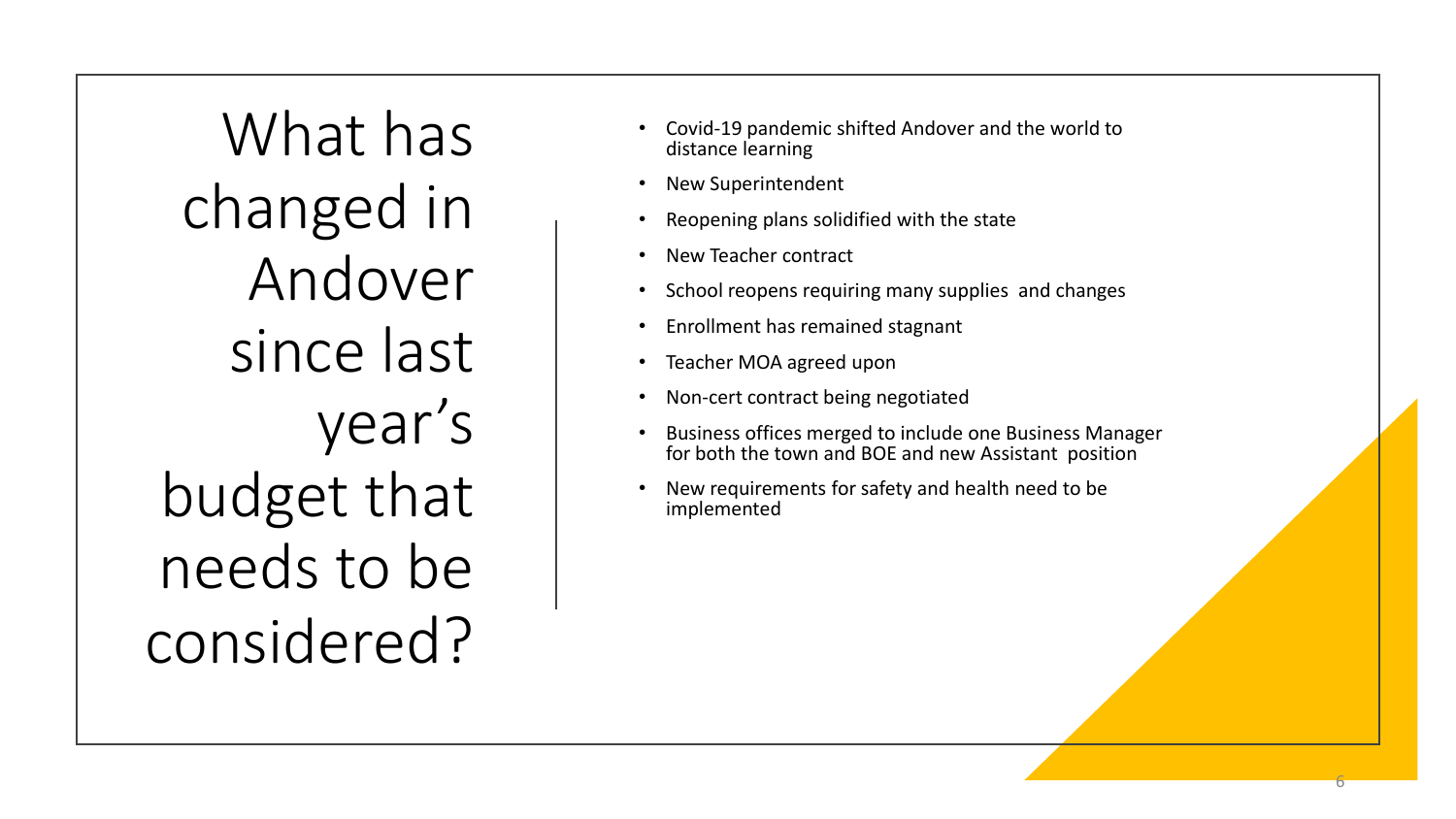*How* will we do this within AES logistically?

- **Staffing**: we will not get rid of a single staff member despite the loss of one job
- We will assign a permanent part time staff position to keep us prepared for any potential distance learning in the future ( .2) who will also assist in the process of upper grades changing classes
- Due to a comparable enrollment, we will continue with the **same number of classrooms**, making a shift in the number of grade level sections support the shift of students
- We will continue with comparable classroom spending and not add any new costly initiatives or supplies
- In collaboration with the teachers' union, we will only replace needed supplies and agree collaboratively to expand on the **professional development** of existing tech for teaching and learning rather than investing in new costly technology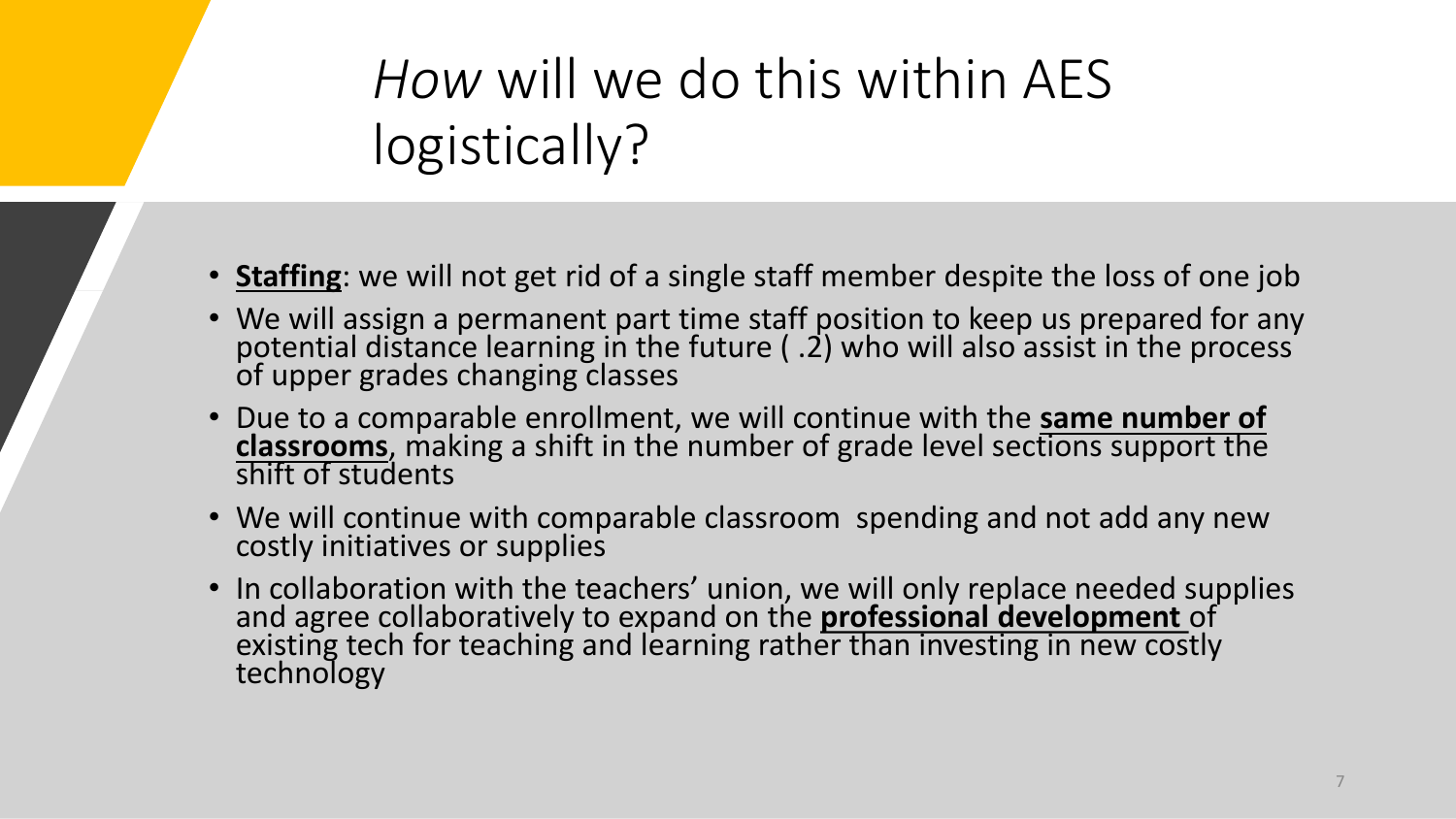# *How* will we do this by area or object?

Let's take a deeper look...............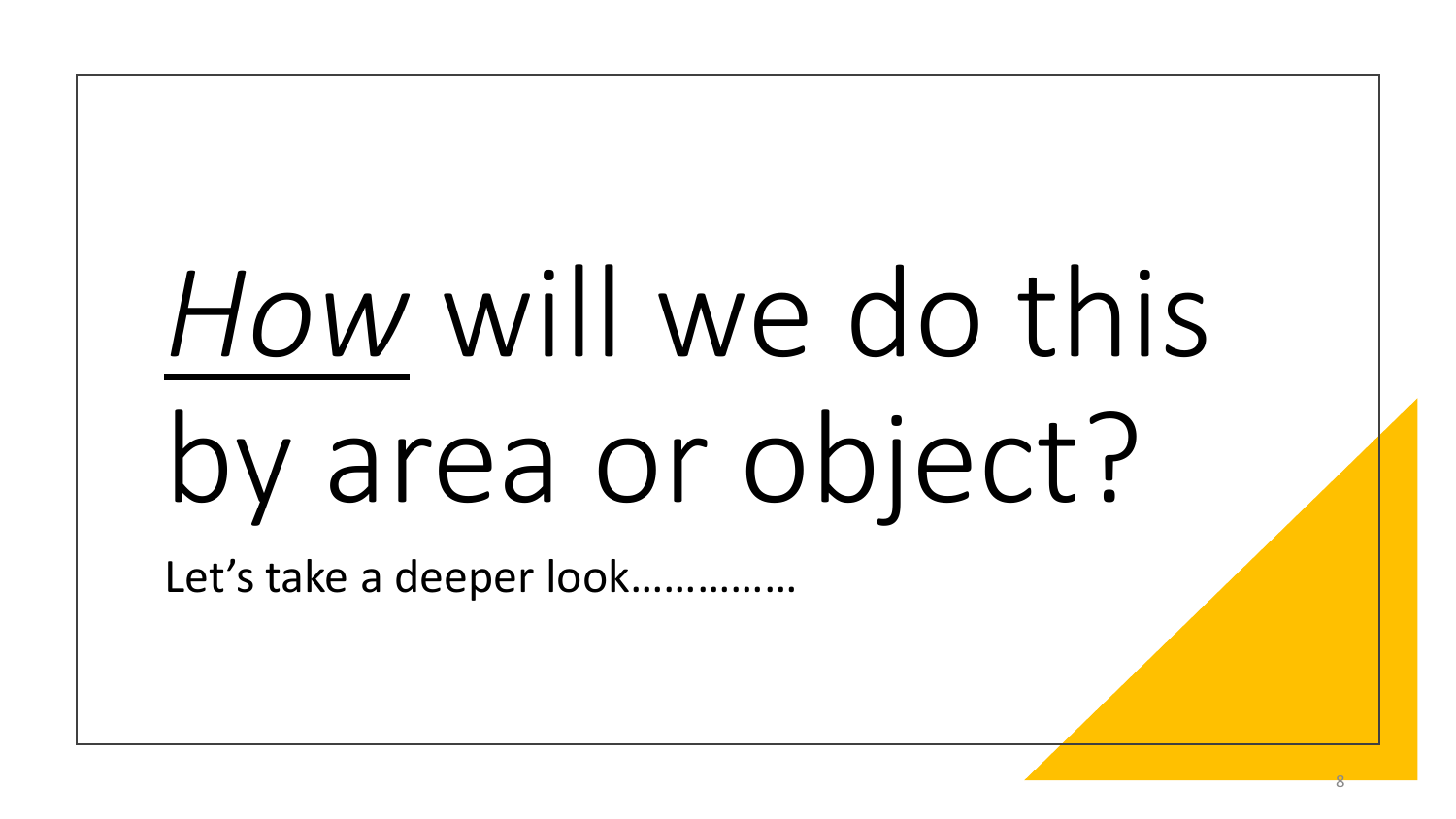What revenue do we have coming in besides the money

# from the town?<br>
Let's start with a Preschool Spotlight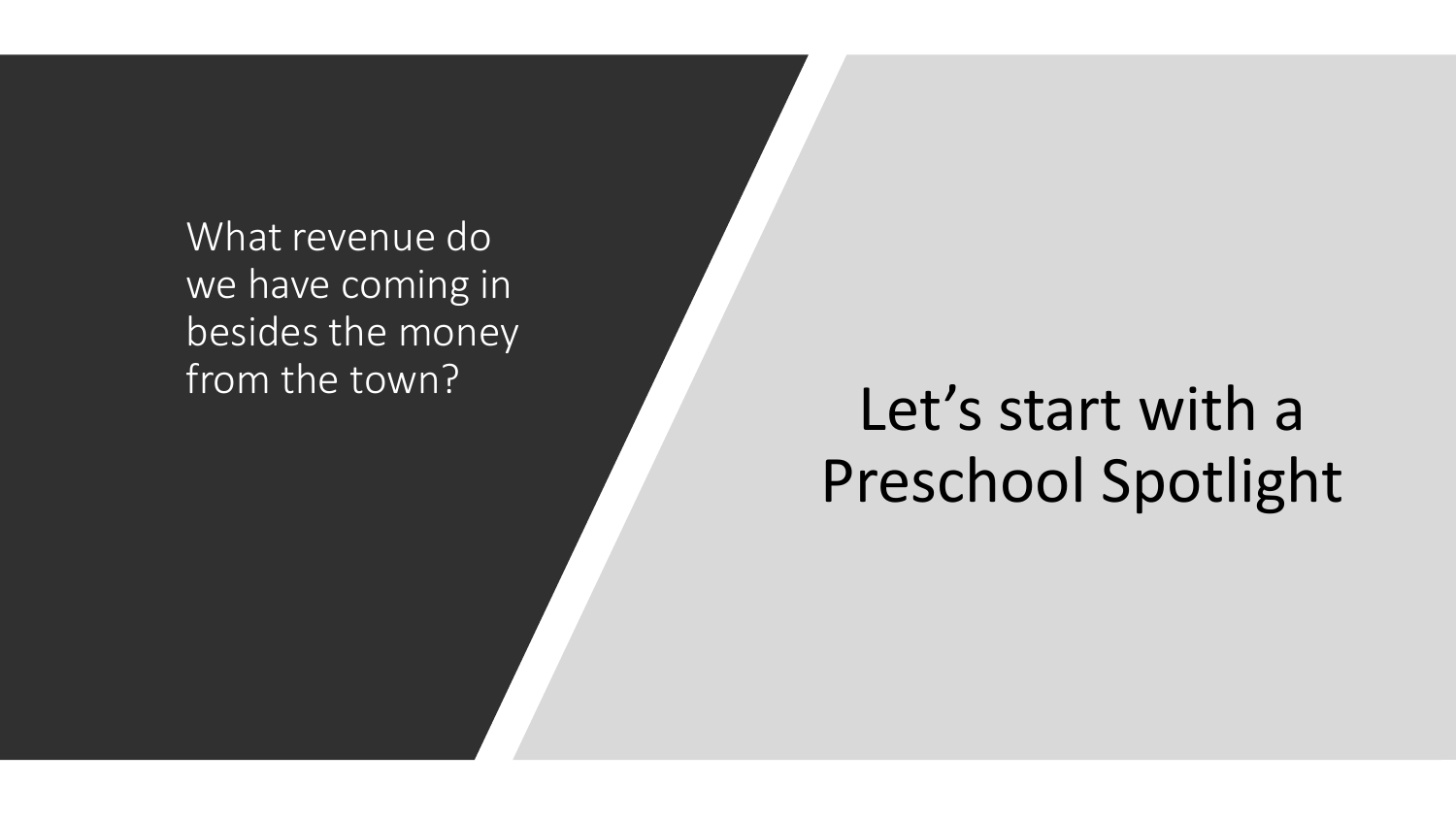### Preschool Breakdown

#### **Money In from School Readiness Grant=\$ 100, 800**

This pays for one teacher salary , **part** of one paraprofessional salary , and their PD, along with other grant requirement (\$100,800)

**Money in from Smart Start Grant= \$ 65,000**

This pays for a second teacher salary and **part** of a second paraprofessional salary, along with other grant requirements

#### **Money in from Quality Enhancement grant for PD=\$3,881**

This pays for training (only thing that the grant can be used for) at zero cost to the taxpayer

Money in through tuition costs= \$ 90,000 (on an average non reduced COVID year)

The sole cost to this budget is the benefit package for the 4 staff members at a cost of

**\$72,952 to the BOE.**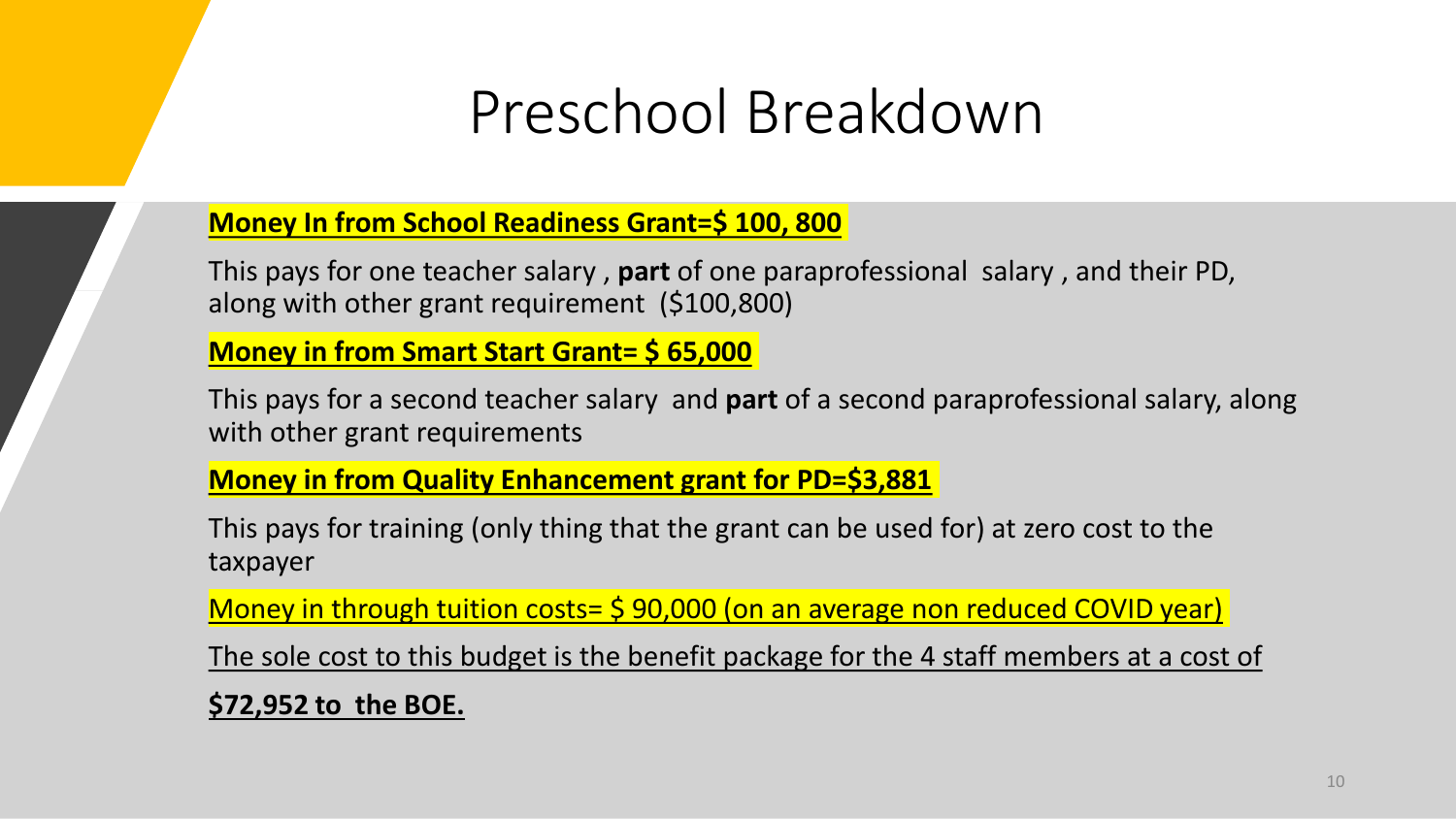### Title Grants ( Title I, Title II, Title III, Title IV)

| <b>Grant</b>                                            | <b>Year 2020</b>   | <b>Year 2021</b>                                  |  |  |  |  |
|---------------------------------------------------------|--------------------|---------------------------------------------------|--|--|--|--|
| Title I                                                 | \$16,245           | Zero dollars (no longer qualify<br>for Title One) |  |  |  |  |
| Title II                                                | \$3,628            | \$2,632                                           |  |  |  |  |
| Title III                                               | $\varsigma$<br>406 | $\zeta$<br>522                                    |  |  |  |  |
| Title IV                                                | \$10,000           | \$10,000                                          |  |  |  |  |
| Total loss:<br>\$16,000 in Title I<br>\$996 in Title II |                    |                                                   |  |  |  |  |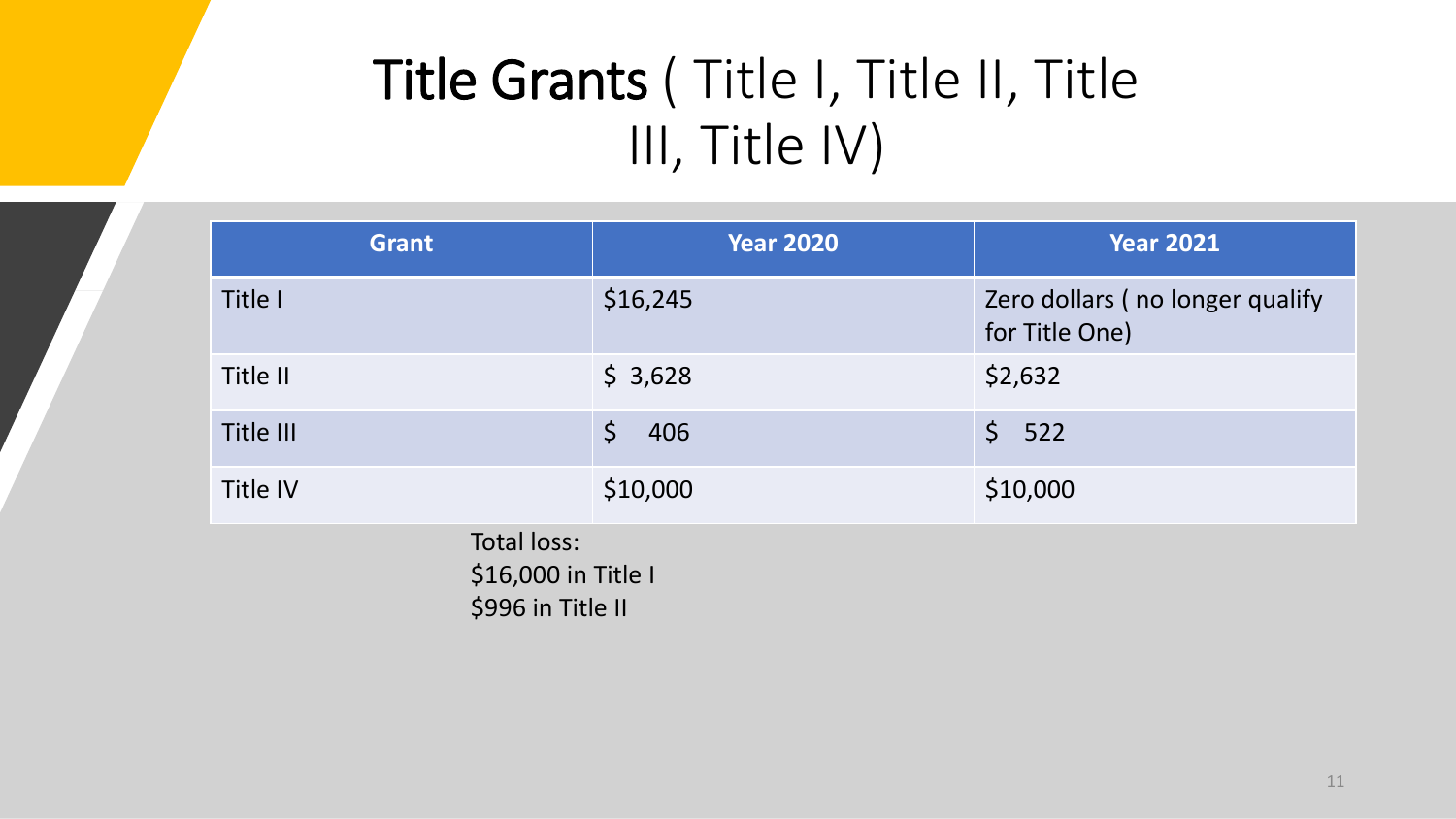### What do we use these Title Grants for ??

- Title I and Title II in 2020 (roughly \$20,000) went to help pay the salary of the Remedial Reading Professional (Mrs. Cariboni is in this role).
- Title III goes to our Eastconn Consortium (about \$500).
- Title IV for 2020 (\$10,000) partially funded the salary of technology (Mrs. Frazier is in this role).
- For this year we are only going to receive a very small Title II allocation, so Mrs. Cariboni's salary must be a part of the school budget. The Title IV allotted \$10,000 will fund all of the social and emotional learning and the RULER initiative expenses for the year.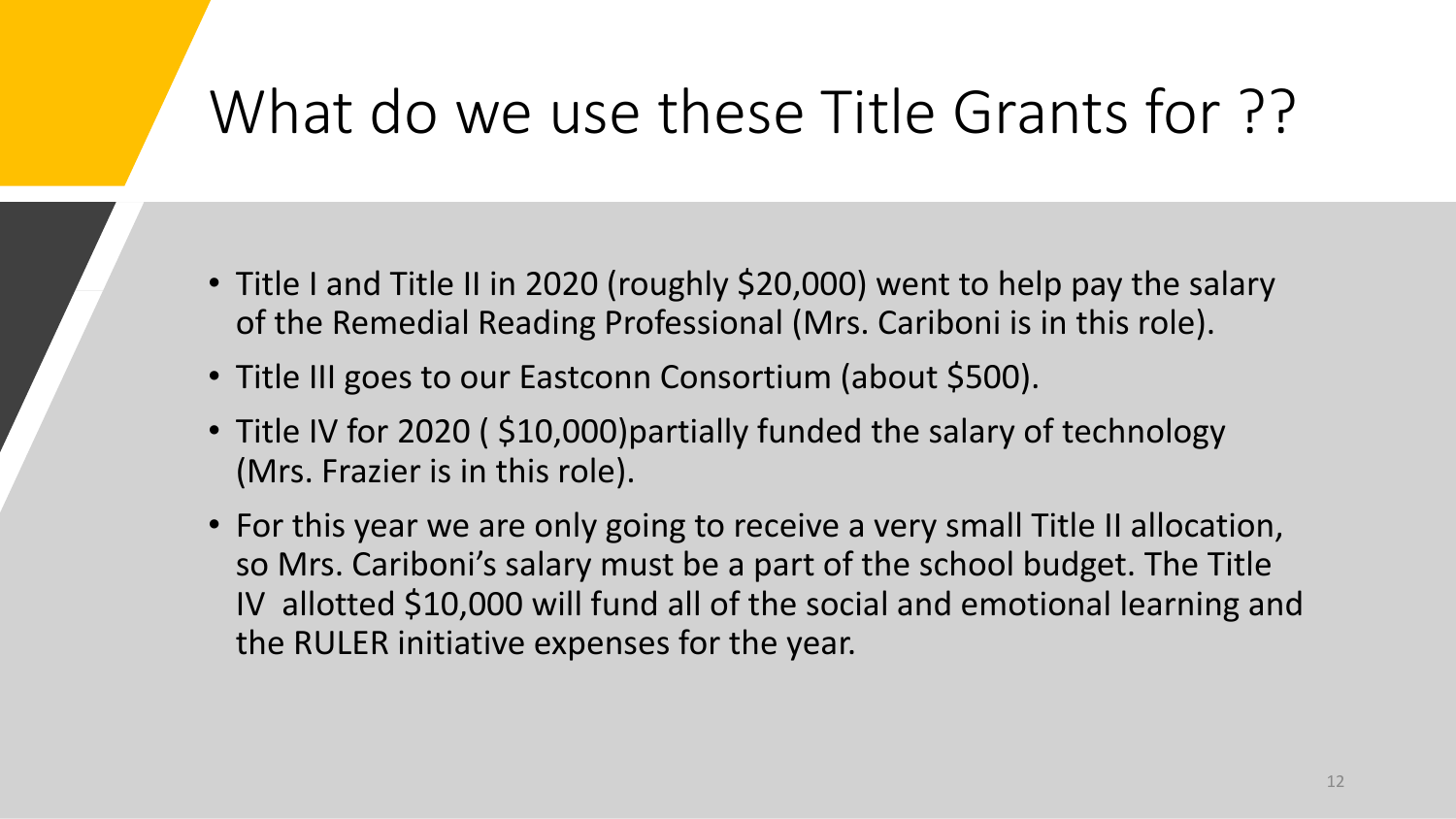# Bottom Line for Preschool

- Two classrooms
- Cost to be budgeted for is only the benefits package for the employees \$72,952
- The displaced teacher will move to the shuffled classroom
- The paraprofessional position for preschool is eliminated BUT the displaced para will be moved to the vacancy left by a retiring teacher (she is certified) and NOT lose her job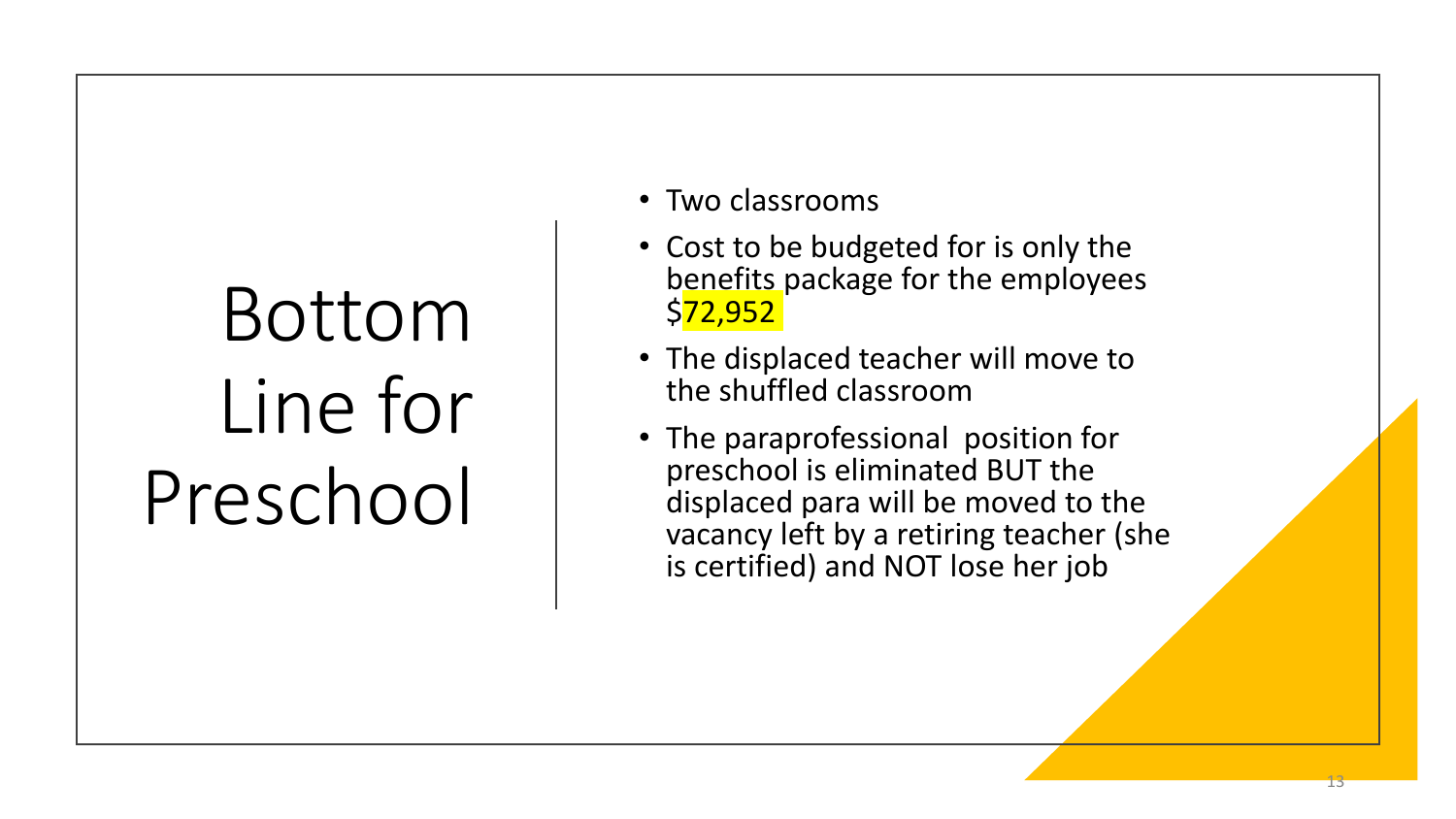### Covid-19 expenses not planned for in the last budget

#### **Includes items such as:**

- PPE
- Individualized supplies for the students
- Dividers
- Outdoor changes such as parking lot signs and relining
- Completion of 1:1 devices
- Extra nurse for beginning for the school year
- Bus monitors
- Remote learning software and additional licenses that need to be maintained
- Extra cleaning supplies and custodial needs
- Repair and maintenance for HVAC and additional air conditioning system changes
- Other adaptations such as the water fountains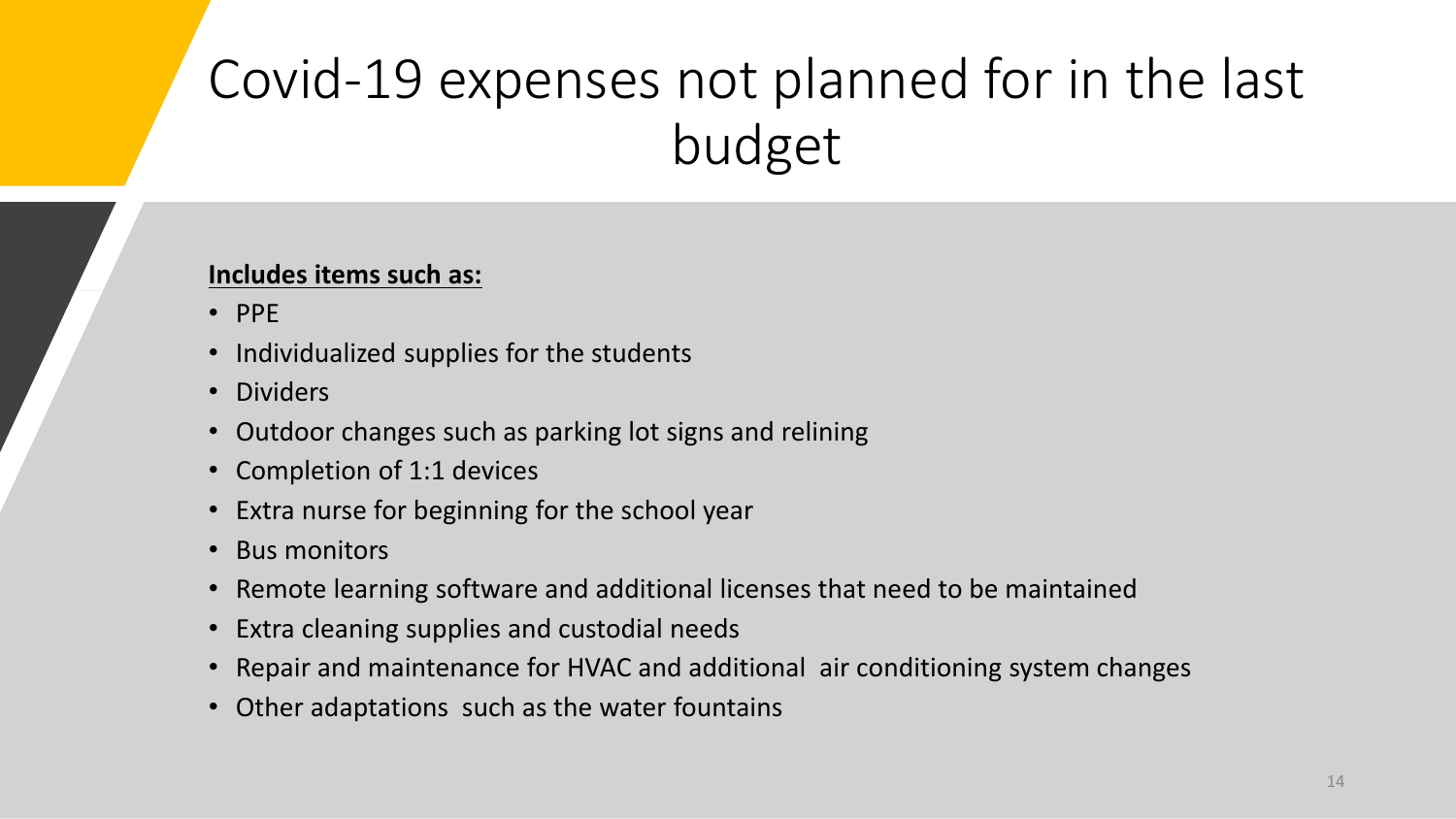### Covid-19 relief money received to off set these costs:

• Corona Virus Relief Funds: Round One \$18,736 Round two \$25,000

ESSER Funds: \$13,457

Total received: \$57,193

Future funding is not guaranteed and therefore not included in proposed expenditures. At the time of the BOE adoption of the budget, Andover was told it will qualify for ESSER 2 funding at roughly 60,000.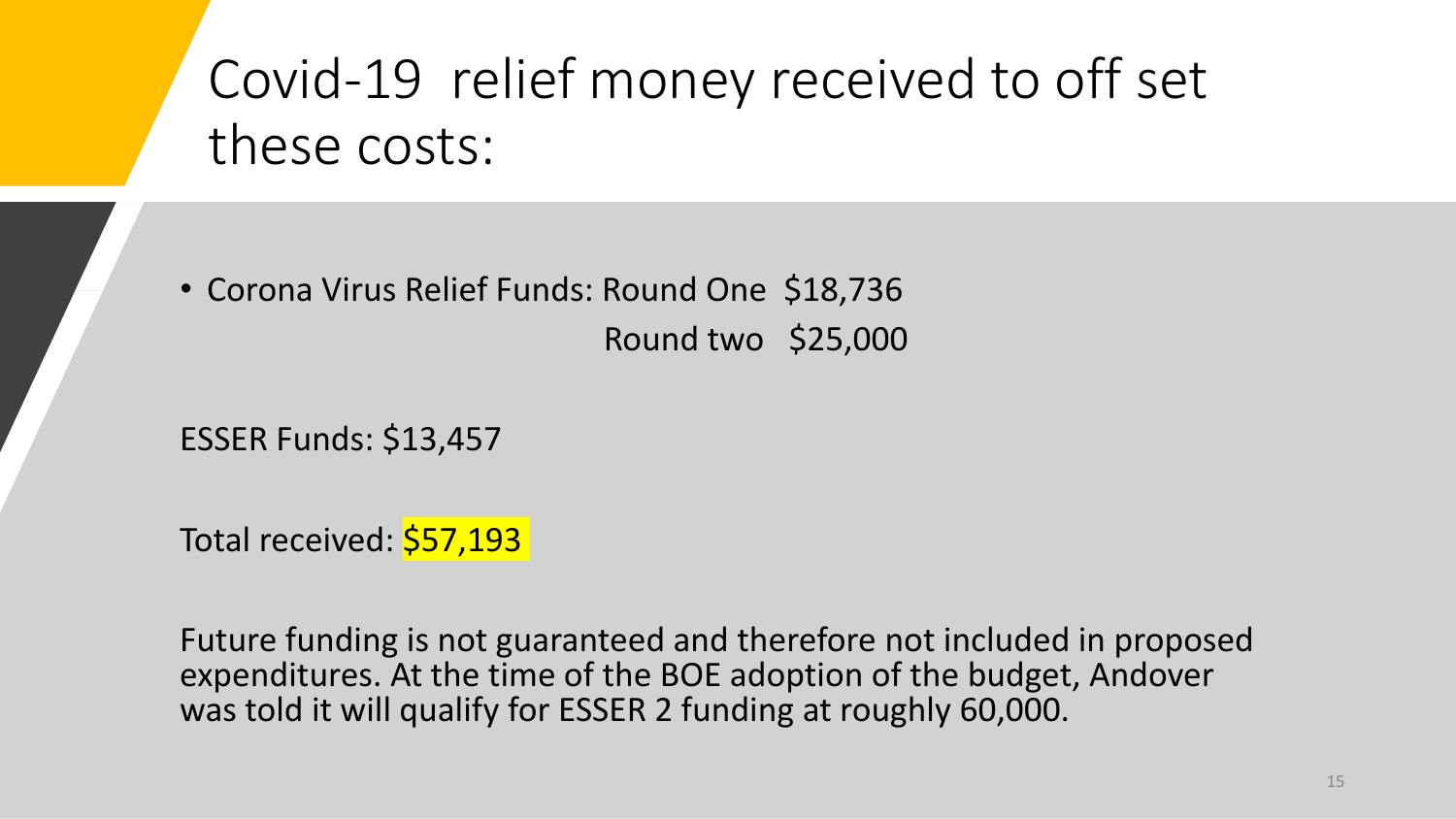### BOTTOM LINE: NON-NEGOTIABLES, NEEDS, AND WANTS

**Non-negotiables**: Two union contracts have salary increases and changes to the medical benefits for our contracted staff members

2 students are still outplaced, and we continue to have magnet expenses

Supplies (including increases to cleaning and safety related that are no longer covered under grants)

**Needs**: To keep up with the progression of the HVAC and air-cooling systems as well as facility maintenance while not taking from the student supplies

**Wants**: Extra programming for students, outdoor equipment, playground, seating, etc. We will seek grants this year to supply the 'extras' as well as any help through PTA. No wants are in this budget.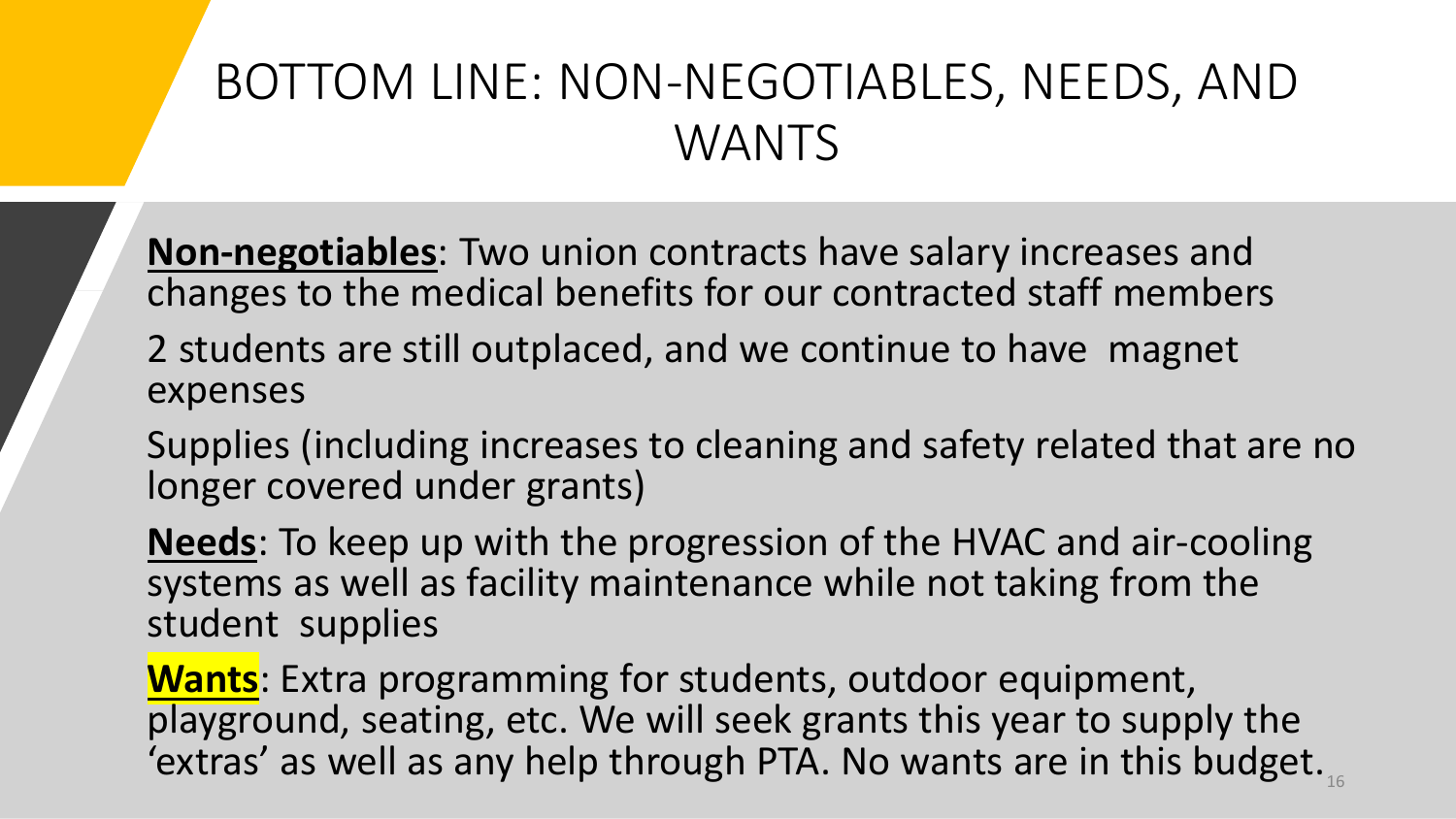### *What* we need to do ( the numbers!)

| Object                        | 2020-2021    | 2021-2022         | <b>Dollar</b><br><b>Difference</b> | %<br>Change | <b>General Description</b>                                                                                                                                                                                                                                                                                                                   |
|-------------------------------|--------------|-------------------|------------------------------------|-------------|----------------------------------------------------------------------------------------------------------------------------------------------------------------------------------------------------------------------------------------------------------------------------------------------------------------------------------------------|
| 100                           | \$2,235,804  | \$2,325,083       | \$89,279                           | 3.99%       | <b>Salaries (Permanent &amp; Temporary School Employees)</b><br># staffing remains the same. Loss of Title I funding. Settled two union contract negotiations so this number is non-negotiable with<br>nowhere to cut.                                                                                                                       |
| 200                           | \$779,239    | \$804,840         | \$25,601                           | 3.29%       | Employee Benefits (Health, Dental, Retirement, Unemployment, etc.)<br>Medical and Dental Insurance and Municipal Retirement are the major components in this object code. Medical insurance is<br>projected at a 3.2% increase with 2 employee only moving to family and PreK partial offset. This is non-negotiable with nowhere<br>to cut. |
| 300                           | \$235,064    | \$254,410         | \$19,346                           | 8.23%       | <b>Professional &amp; Contracted Services</b><br>Student Services (SpEd, PreK, OT, PT, Psych, AHM), Legal Fees, and Technology-related services. Social Services of \$50k offset by<br>PreK consultant \$13k reduction.                                                                                                                      |
| 400                           | S.<br>89,150 | \$142,200         | \$53,050                           | 59.51%      | <b>Property Services</b><br>Contracted Maintenance Services for facilities that include HVAC, electrical, plumbing, painting<br>\$53k 20-21 expenses incurred in 19-20. So, this number is skewed.                                                                                                                                           |
| 500                           | \$375,353    | \$381,285         | \$5,932                            | 1.58%       | <b>Other Purchased Services</b><br>Included are funds for Student Tuition, Bus Contract increase, Telephone Service, Printing and Binding, and Software Licensing.<br>Bus contracts increase to plan for the return of all buses.                                                                                                            |
| 600                           | \$178,390    | \$241,375         | \$62,985                           | 35.31%      | <b>Supplies</b><br>Instructional Supplies, Textbooks, Nurse's Supplies, Technology Items, Heating Oil, Diesel Fuel for Buses, Electricity, and Facility<br>cleaning & repair supplies. \$45k 20-21 expenses paid in 19-20 therefore skew this number, \$12k heating oil price increase.                                                      |
| 800                           | Ś.<br>9,400  | $\frac{5}{9,050}$ | (5 350)                            | $(-3.72%)$  | <b>Miscellaneous</b><br>Professional Dues for Board of Education, School, Administration, Staff, and entry fees for students. Cut the funding for<br>educational field trips.                                                                                                                                                                |
| <b>Budget</b><br><b>Total</b> | \$3,902,400  | \$4,158,243       | \$255,843                          | 6.56%       | The total budget for 2021-2022 represents a \$255,843 dollar increase. A 6.56% increase over last year, although this percentage is<br>skewed by the movement of funds while shut down to offset expenses.                                                                                                                                   |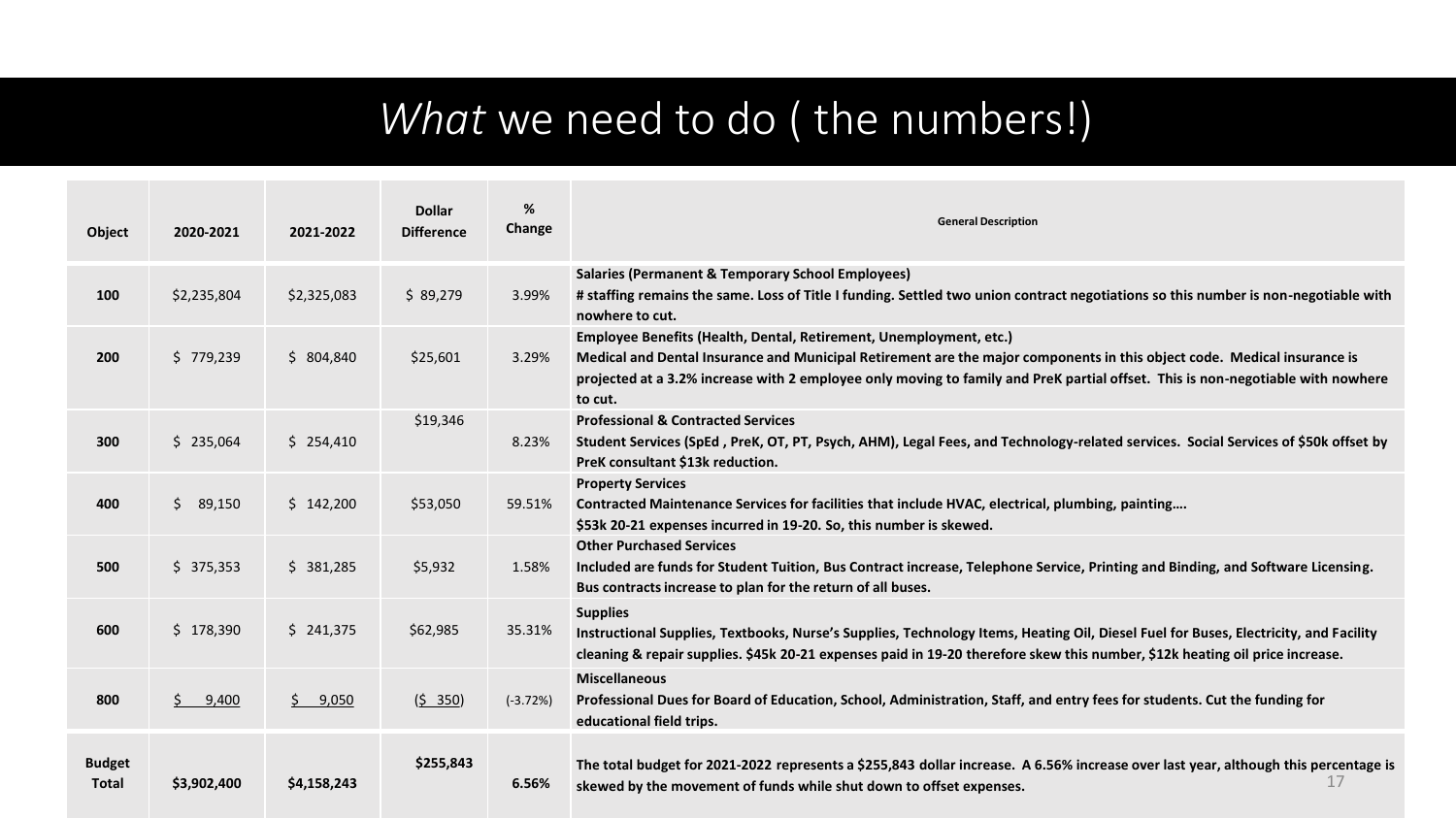| 100 | \$2,235,804 | \$2,325,083 | 89,279 | 3.99% | <b>Salaries (Permanent &amp; Temporary School Employees)</b><br># staffing remains the same. Loss of Title I funding. Settled two union contract negotiations so this number is non-negotiable with |
|-----|-------------|-------------|--------|-------|-----------------------------------------------------------------------------------------------------------------------------------------------------------------------------------------------------|
|     |             |             |        |       | nowhere to cut.                                                                                                                                                                                     |

We need to recoup the increase associated with contract negotiations and the loss of the Title I funds.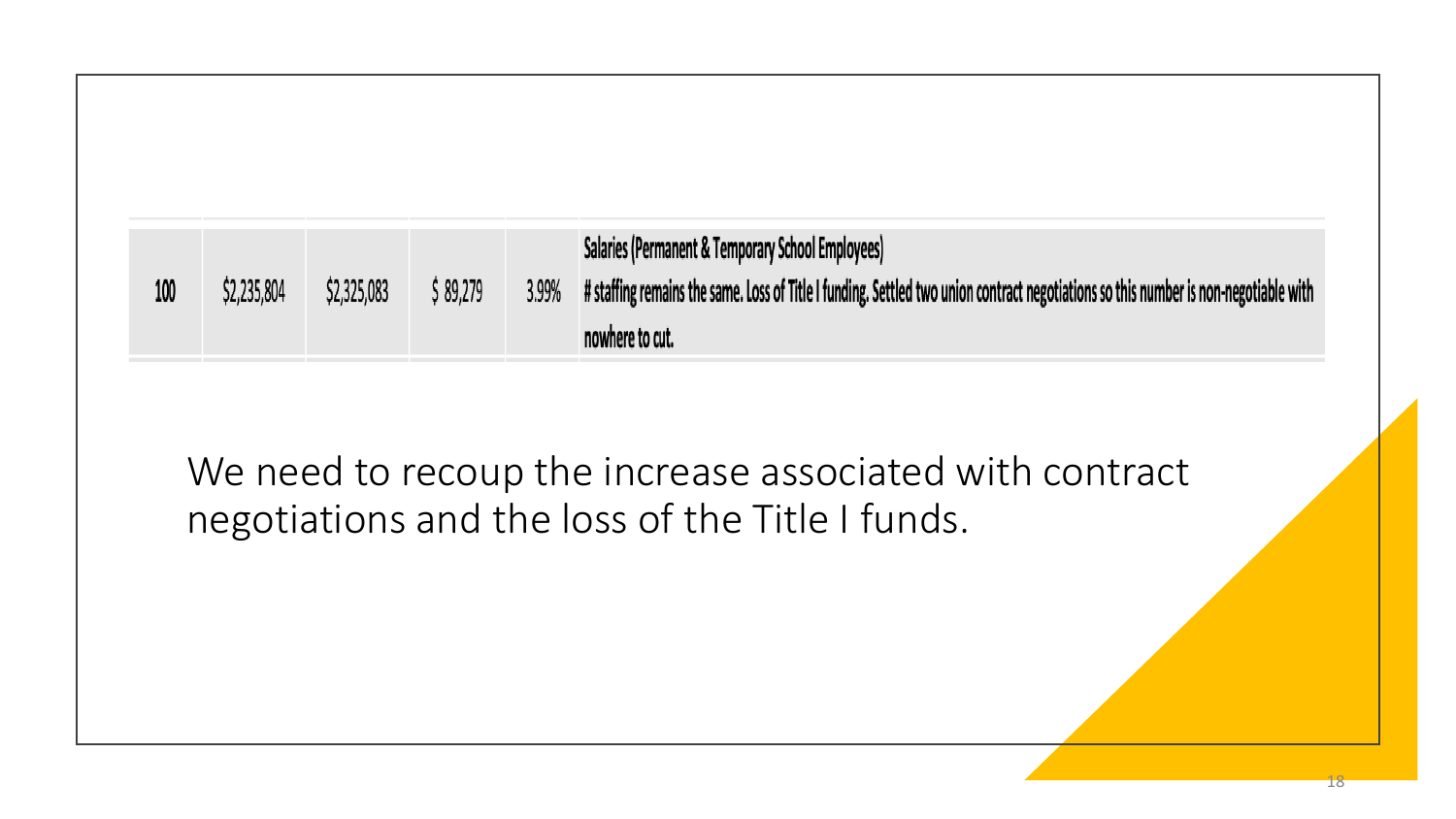### Long term change to 100's(salaries)

- **Proposed \$2.325 million**
- 2020-2021 \$2.165 million
- 2019-2020 \$2.160 million
- 2018-2019 \$2.287 million
- **2017-2018 \$2.611 million**
- 2016-2017 \$2.675 million
- It has been 4 years since a contract was negotiated. We have reduced the staff as much as we could possibly since that time.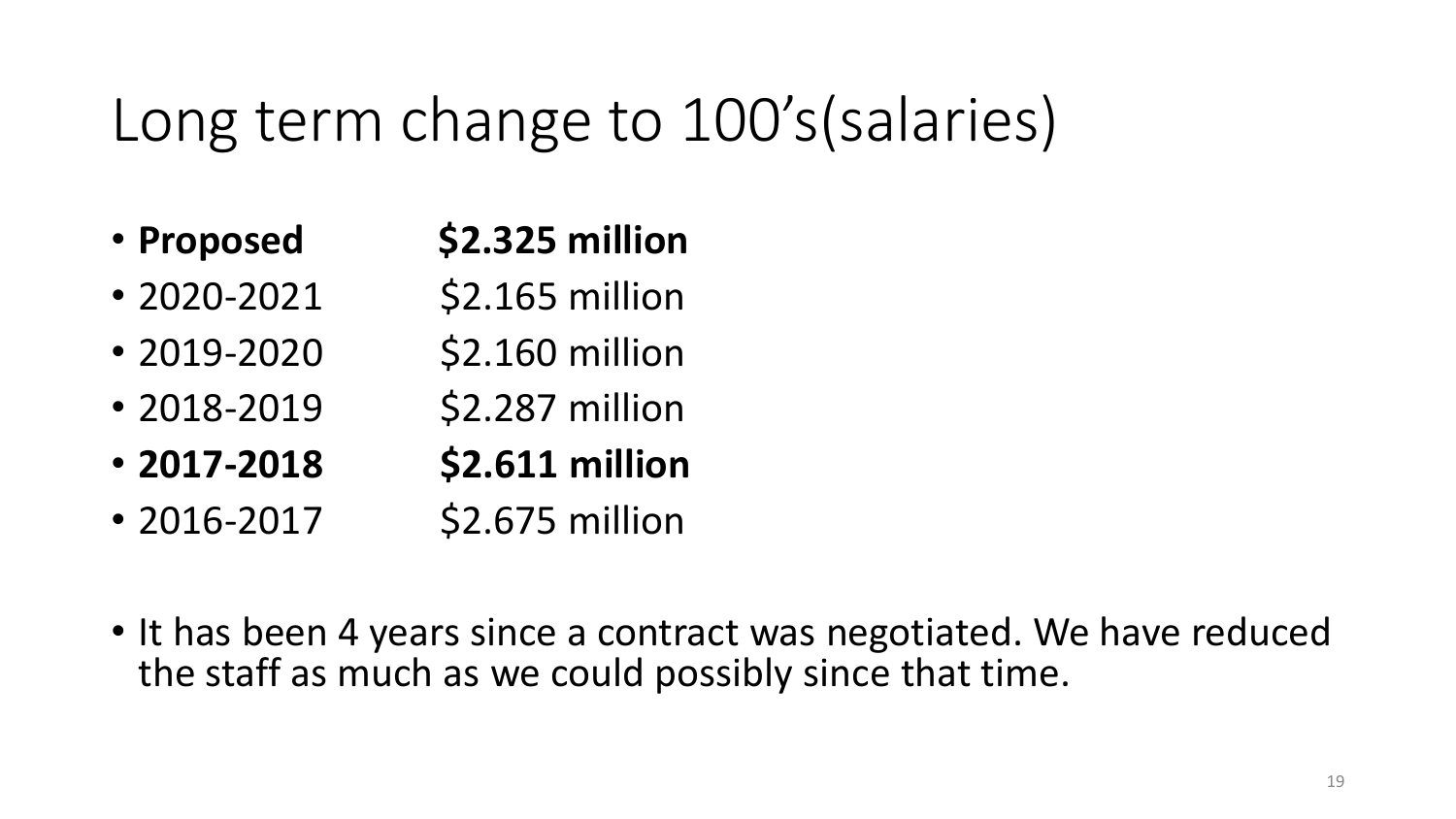| 200 | 779,239 | 804,840 | \$25,601 | 3.29% | Employee Benefits (Health, Dental, Retirement, Unemployment, etc.)<br>Medical and Dental Insurance and Municipal Retirement are the major components in this object code. Medical insurance is |
|-----|---------|---------|----------|-------|------------------------------------------------------------------------------------------------------------------------------------------------------------------------------------------------|
|     |         |         |          |       | projected at a 3.2% increase with 2 employee only moving to family and PreK partial offset. This is non-negotiable with nowhere<br>to cut.                                                     |

# We need to recoup the increases we will face in medical benefit increases.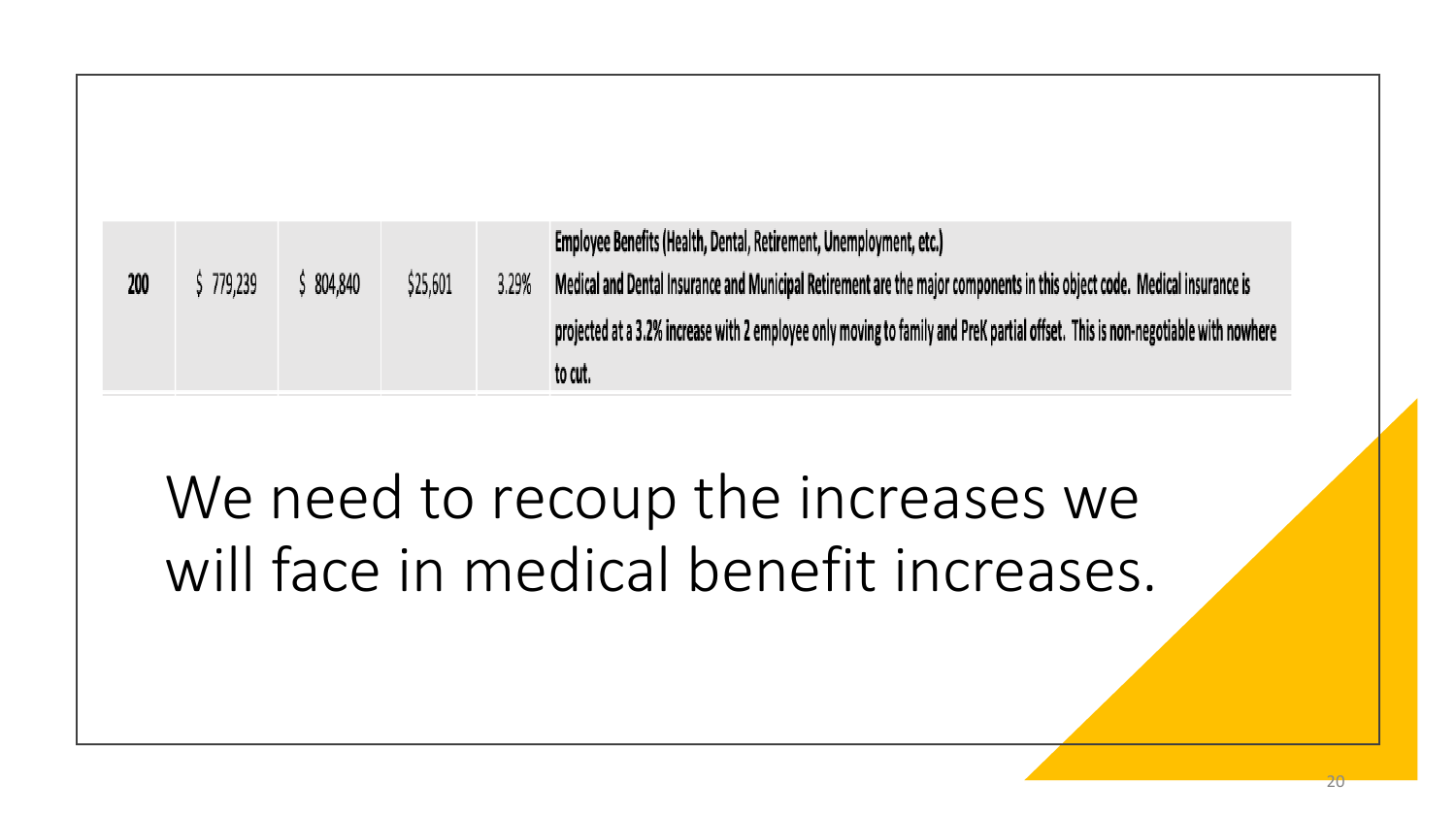# Long term change to 200's (benefits to employees).

- Proposed **\$804,840**
- $\cdot$  2020-2021 \$779,239
- $\cdot$  2019-2020 \$704,921
- $\cdot$  2018-2019 \$815,000
- **2017-2018 \$864,000**
- $\cdot$  2016-2017 \$756,435
- It has been 4 years since a contract was negotiated. We are keeping our share of benefits as low as possible.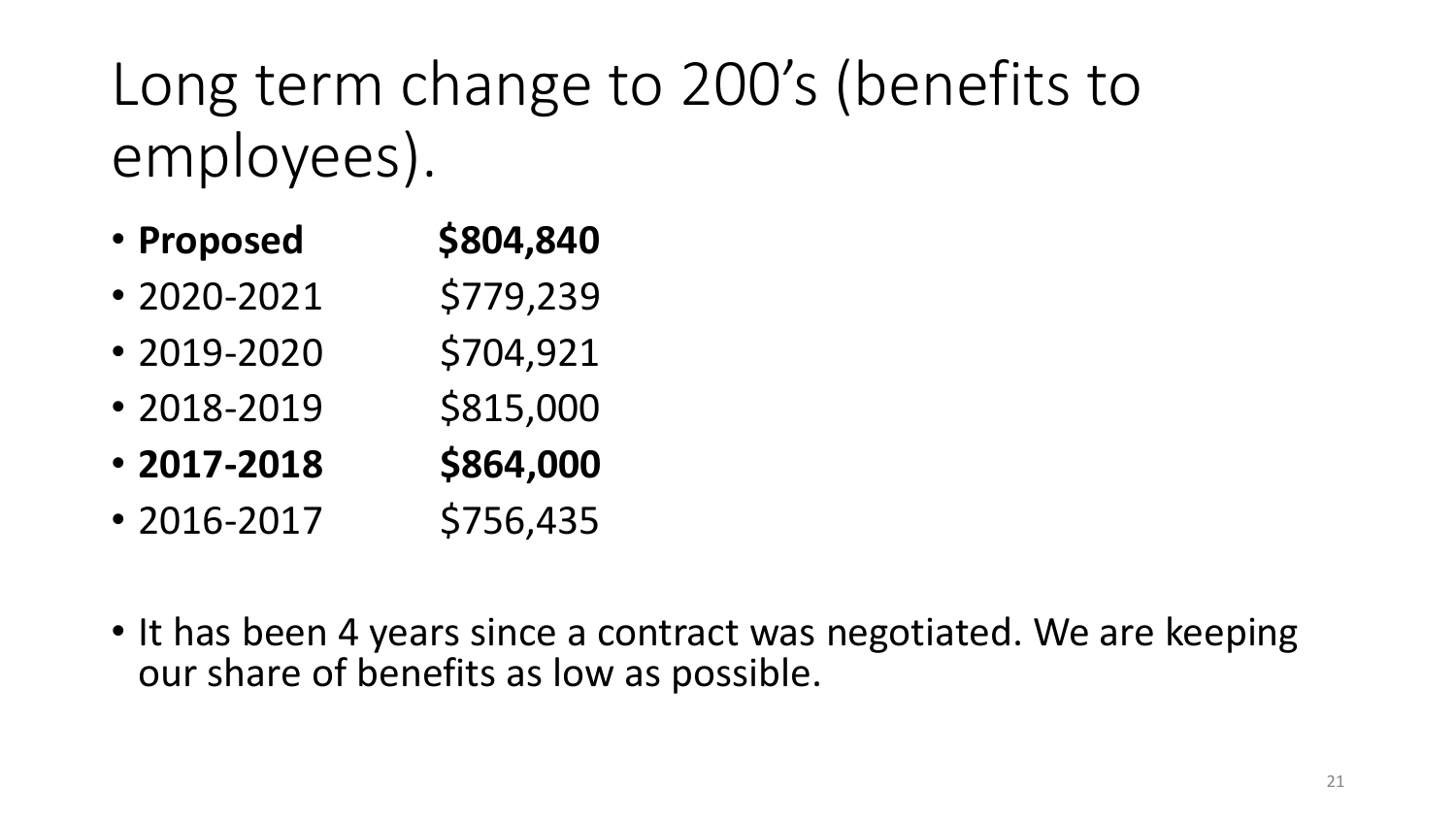|     |         |         | \$19,346 |       | <b>Professional &amp; Contracted Services</b>                                                                                       |
|-----|---------|---------|----------|-------|-------------------------------------------------------------------------------------------------------------------------------------|
| 300 | 235,064 | 254,410 |          | 8.23% | Student Services (SpEd , PreK, OT, PT, Psych, AHM), Legal Fees, and Technology-related services. Social Services of \$50k offset by |
|     |         |         |          |       | PreK consultant \$13k reduction.                                                                                                    |

We have to continue the contracted services for Special Education and AHM. A thorough review of needed services was completed to ensure all students are receiving adequate services.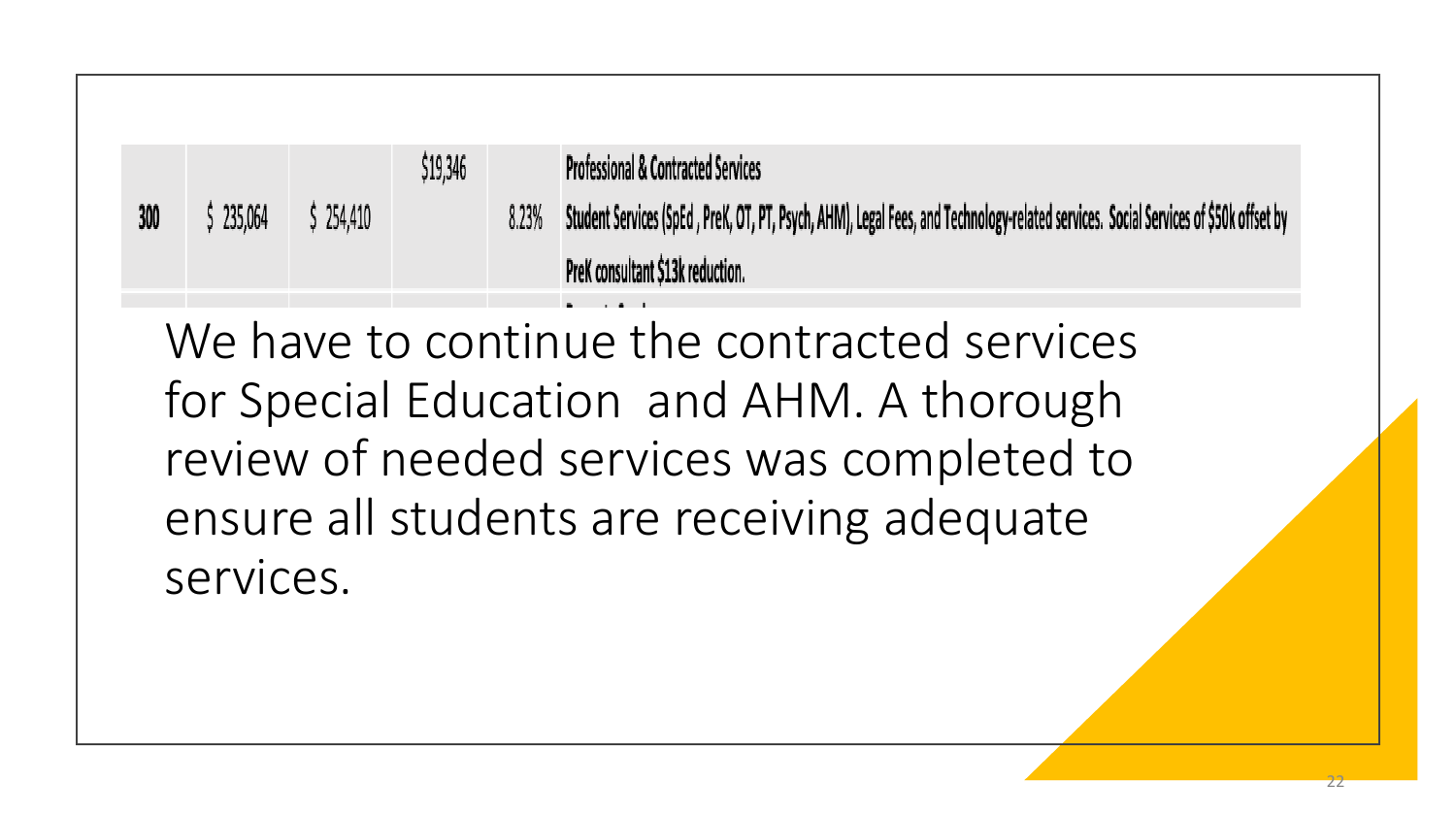Long term change to 300's( professional and contracted services including Special Education Service contracts)

- Proposed **\$254,410**
- $\cdot$  2020-2021 \$235,064
- $\cdot$  2019-2020 \$337,490
- $\cdot$  2018-2019 \$284,464
- $\cdot$  2017-2018 \$250,400
- We have as many service providers as possible on contract (cost savings) part-time to keep costs down.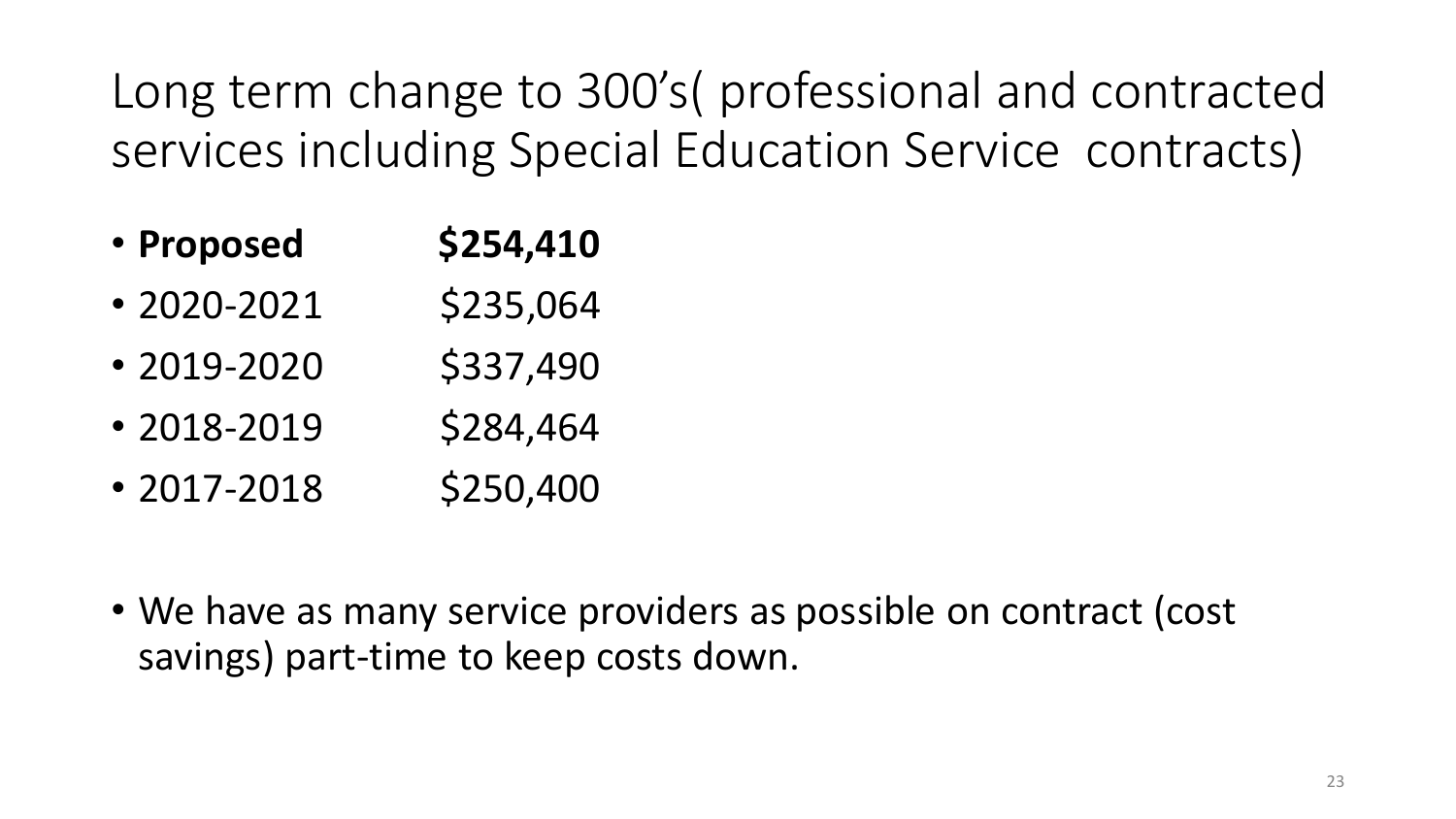**Property Services** \$53,050 59.51% Contracted Maintenance Services for facilities that include HVAC, electrical, plumbing, painting....  $$142,200$ 400  $$89,150$ \$53k 20-21 expenses incurred in 19-20. So, this number is skewed.

We need to recoup the increases we will face in keeping the HVAC and property services current and in compliance with all new COVID and post-COVID expectations.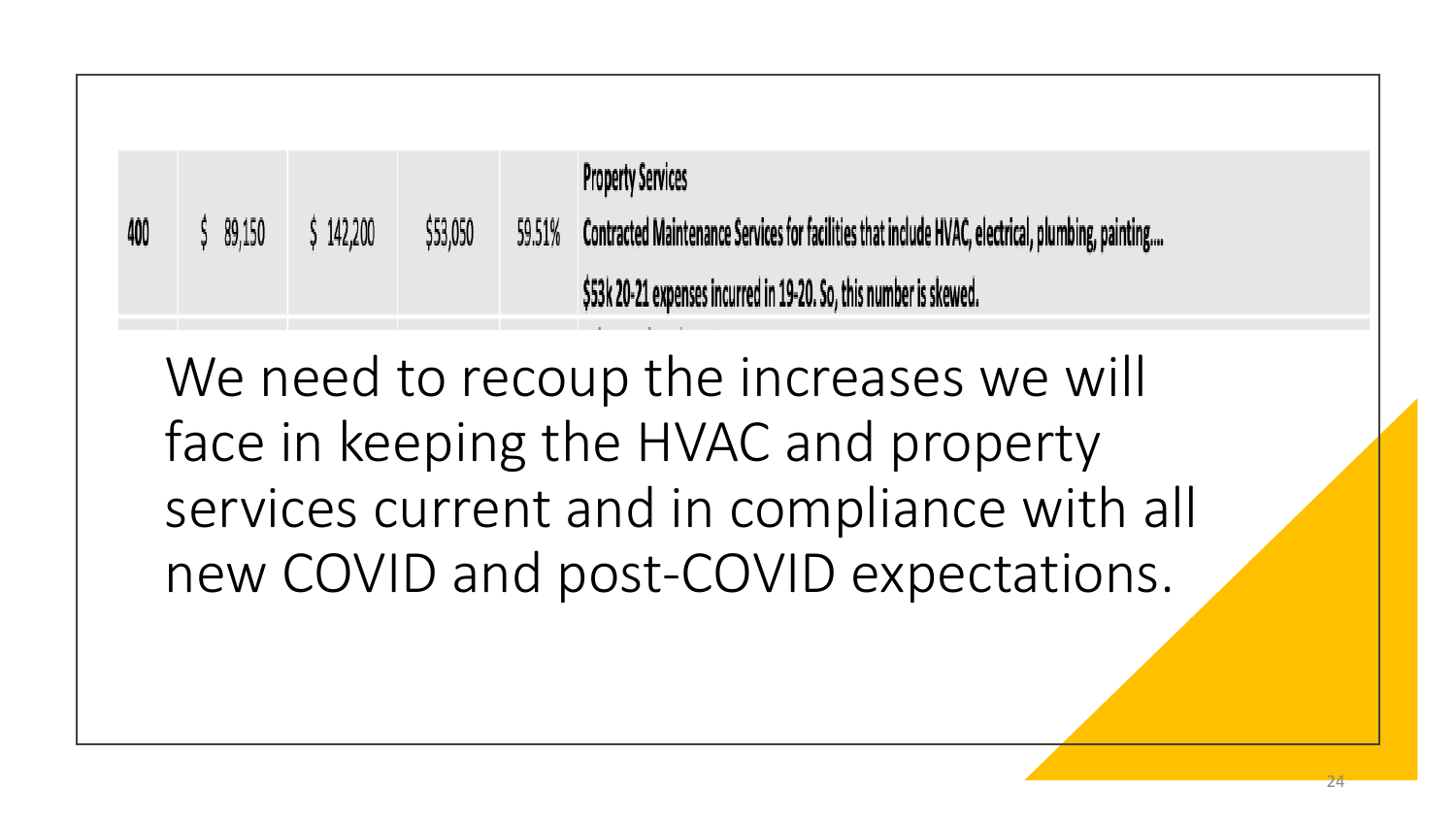## Long term change to 400's (property services)

### • **Proposed \$142,200**

- $2020 2021$  \$  $89,150$  (\$53,000 was prepaid in prior year: should have been \$142,000)
- $\cdot$  2019-2020 \$193,694
- $\cdot$  2018-2019 \$251,206
- $\cdot$  2017-2018 \$233,950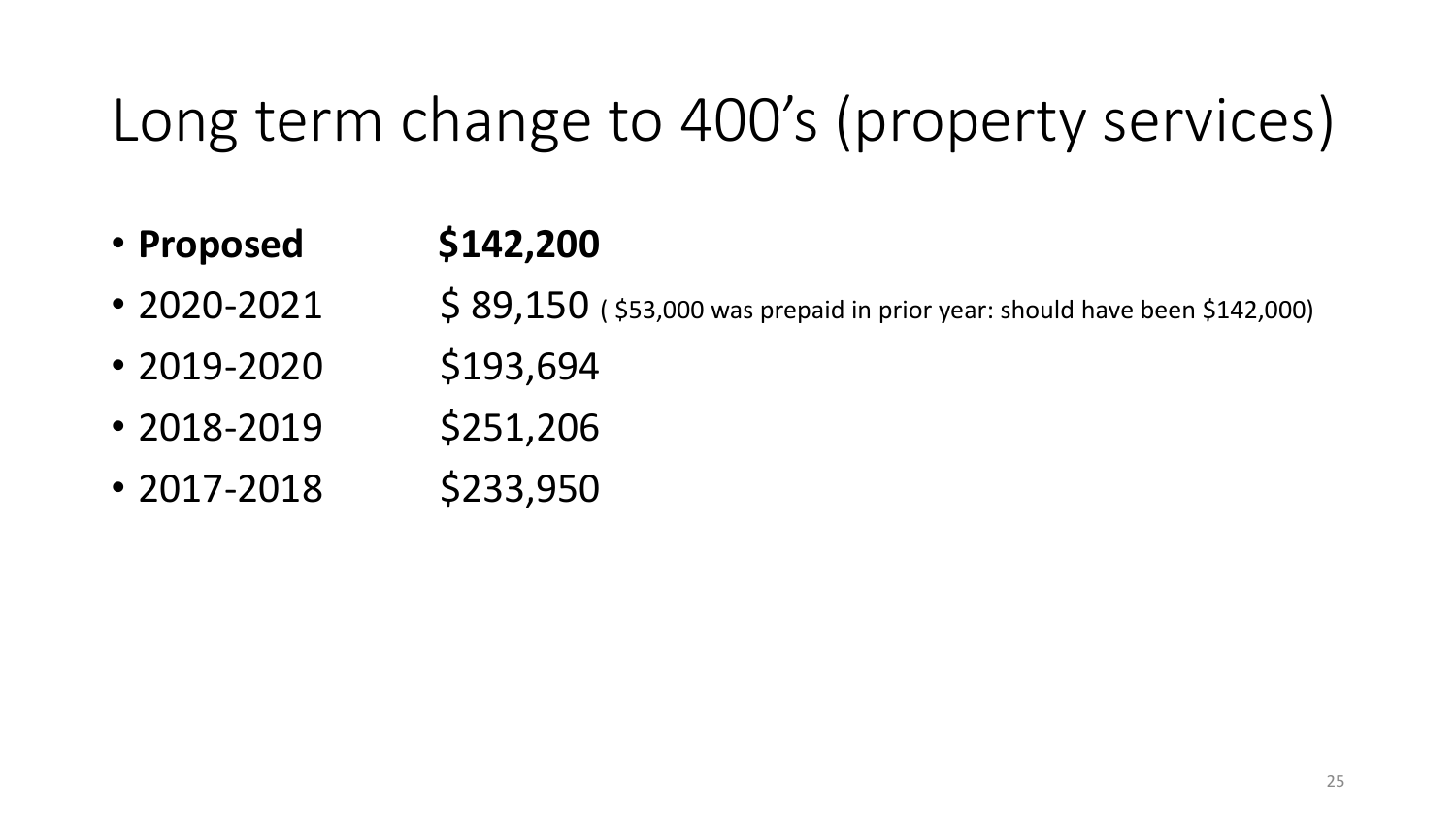|     |          |         |         |       | <b>Other Purchased Services</b>                                                                                                 |
|-----|----------|---------|---------|-------|---------------------------------------------------------------------------------------------------------------------------------|
| 500 | 5375,353 | 381,285 | \$5,932 | 1.58% | Included are funds for Student Tuition, Bus Contract increase, Telephone Service, Printing and Binding, and Software Licensing. |
|     |          |         |         |       | Bus contracts increase to plan for the return of all buses.                                                                     |

We need to maintain the software licenses as well as plan for 4 buses- we were able to reduce one during the reopening. \$200,000 alone is contracted for transportation and tuition for the two outplaced students.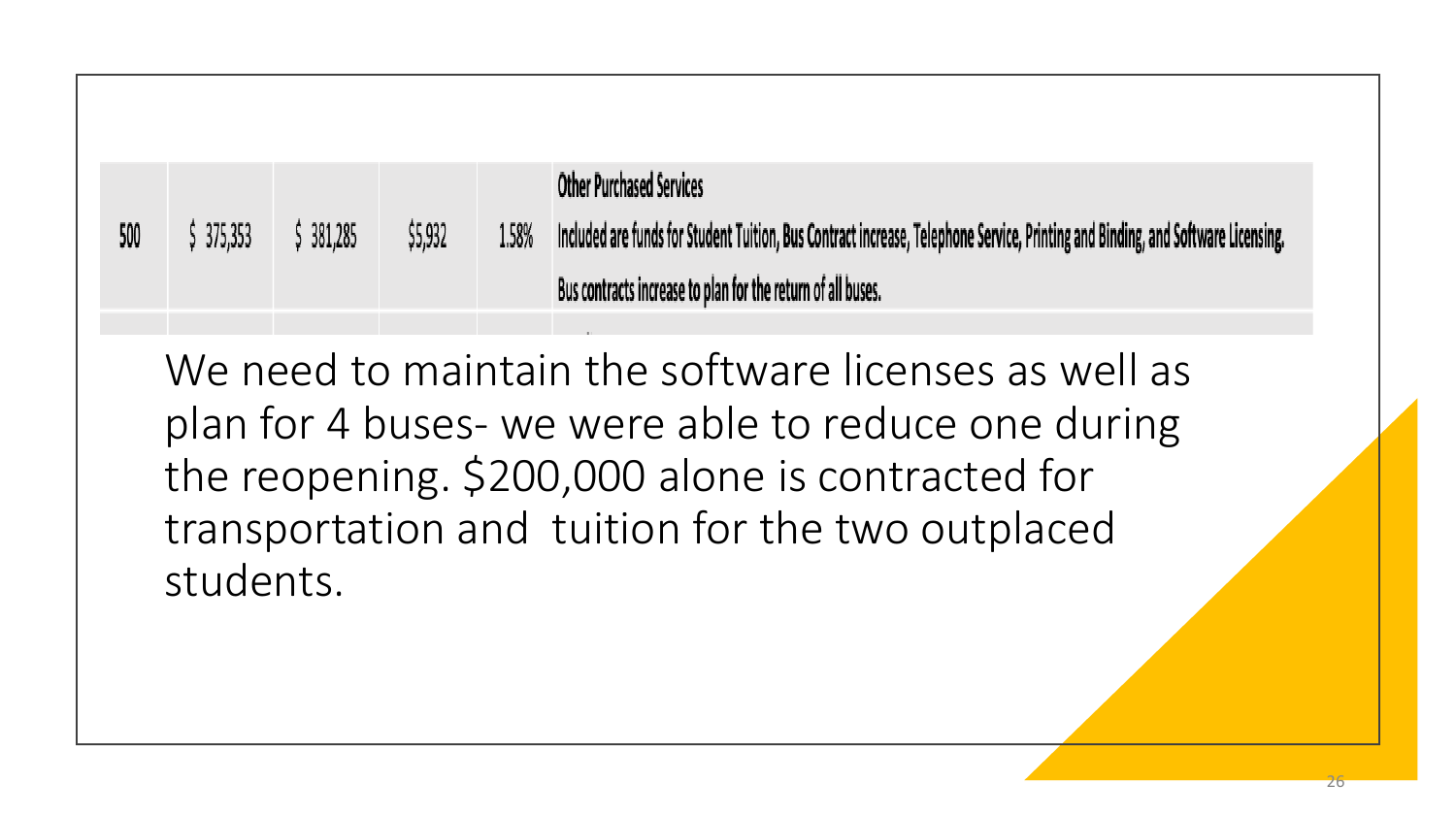Long term change to 500's(Other services including outplacements).

- Proposed **\$381,285**
- $\cdot$  2020-2021 \$375,353
- $\cdot$  2019-2020 \$302,403
- $\cdot$  2018-2019 \$202,190
- $\cdot$  2017-2018 \$322,070

I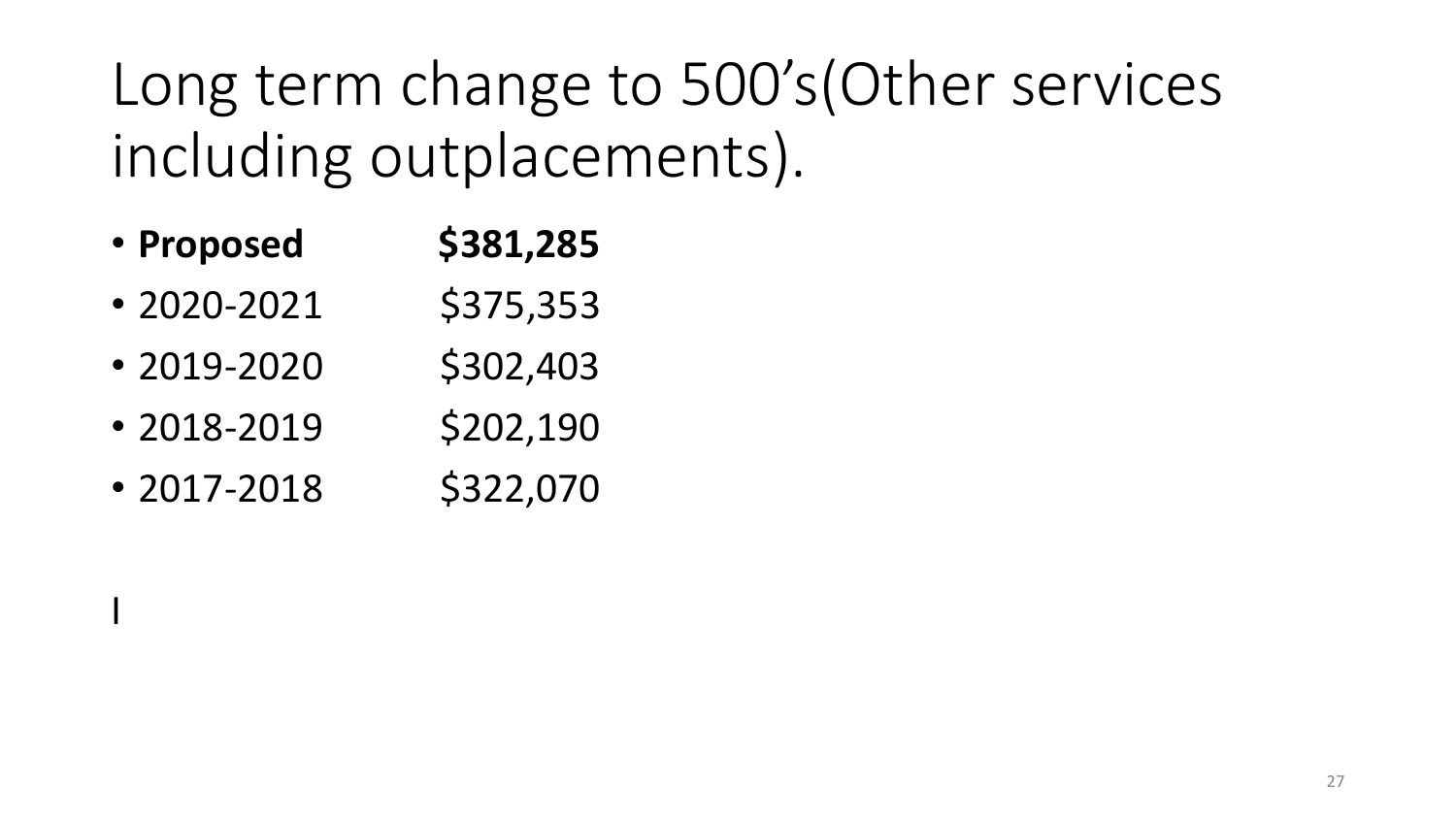| 600 | \$178,390 | 241,375 | \$62,985 | 35.31%   | <b>Supplies</b><br>Instructional Supplies, Textbooks, Nurse's Supplies, Technology Items, Heating Oil, Diesel Fuel for Buses, Electricity, and Facility<br>cleaning & repair supplies. \$45k 20-21 expenses paid in 19-20 therefore skew this number, \$12k heating oil price increase. |
|-----|-----------|---------|----------|----------|-----------------------------------------------------------------------------------------------------------------------------------------------------------------------------------------------------------------------------------------------------------------------------------------|
| 800 | 9,400     | 9,050   | (5 350)  | (-3.72%) | <b>Miscellaneous</b><br>Professional Dues for Board of Education, School, Administration, Staff, and entry fees for students. Cut the funding for<br>educational field trips.                                                                                                           |

### Supplies include basic maintenance planning and for COVID related supplies.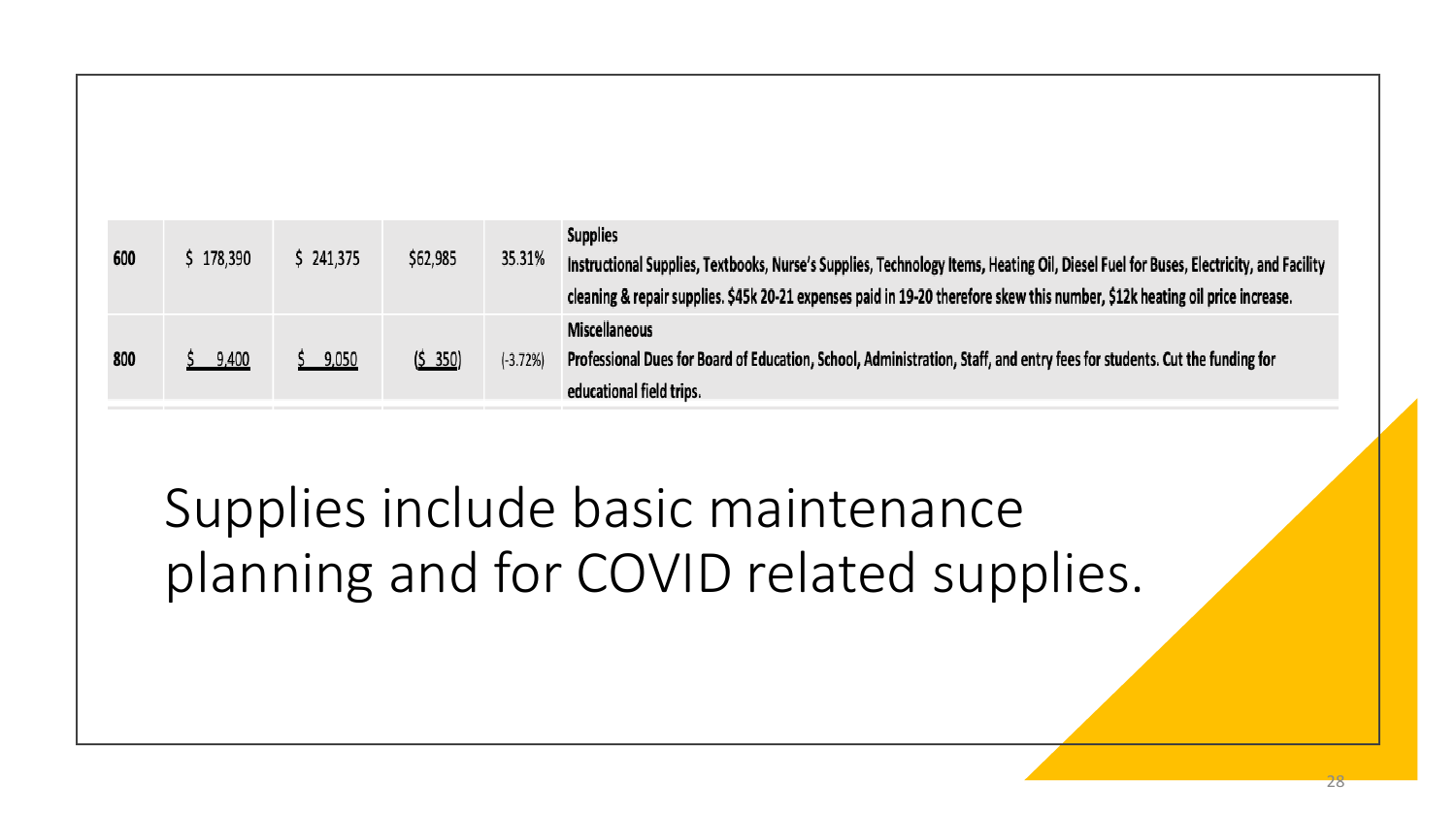Long term change to 600's (supplies, COVID related supplies, and all instructional supplies).

- Proposed **\$241,375**
- $2020 2021$  \$178,390 (\$45,000 encumbered in prior year for a total of \$223,390)
- $\cdot$  2019-2020 \$375,353
- $\cdot$  2018-2019 \$302,402
- $\cdot$  2017-2018 \$310,525

This area **directly** benefits the classrooms and is most volatile this year for losses in outside funding and grants.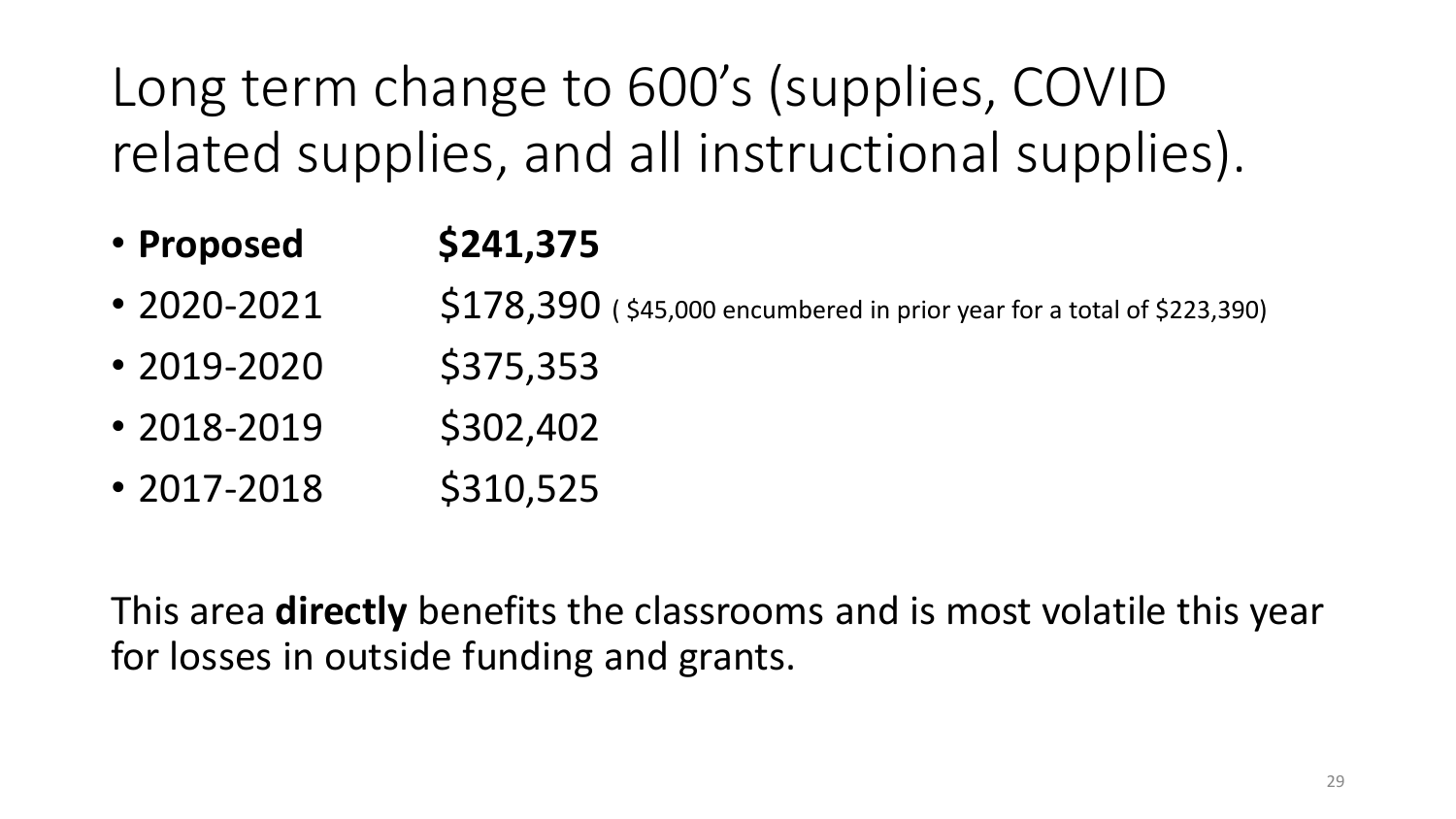Long term change to 800's( BOE expenses, dues, and field trips)

- **Proposed \$ 9,050**
- 2020-2021  $\bullet$  9,400
- 2019-2020 \$13,311
- 2018-2019  $$19,145$
- 2017-2018  $$15,225$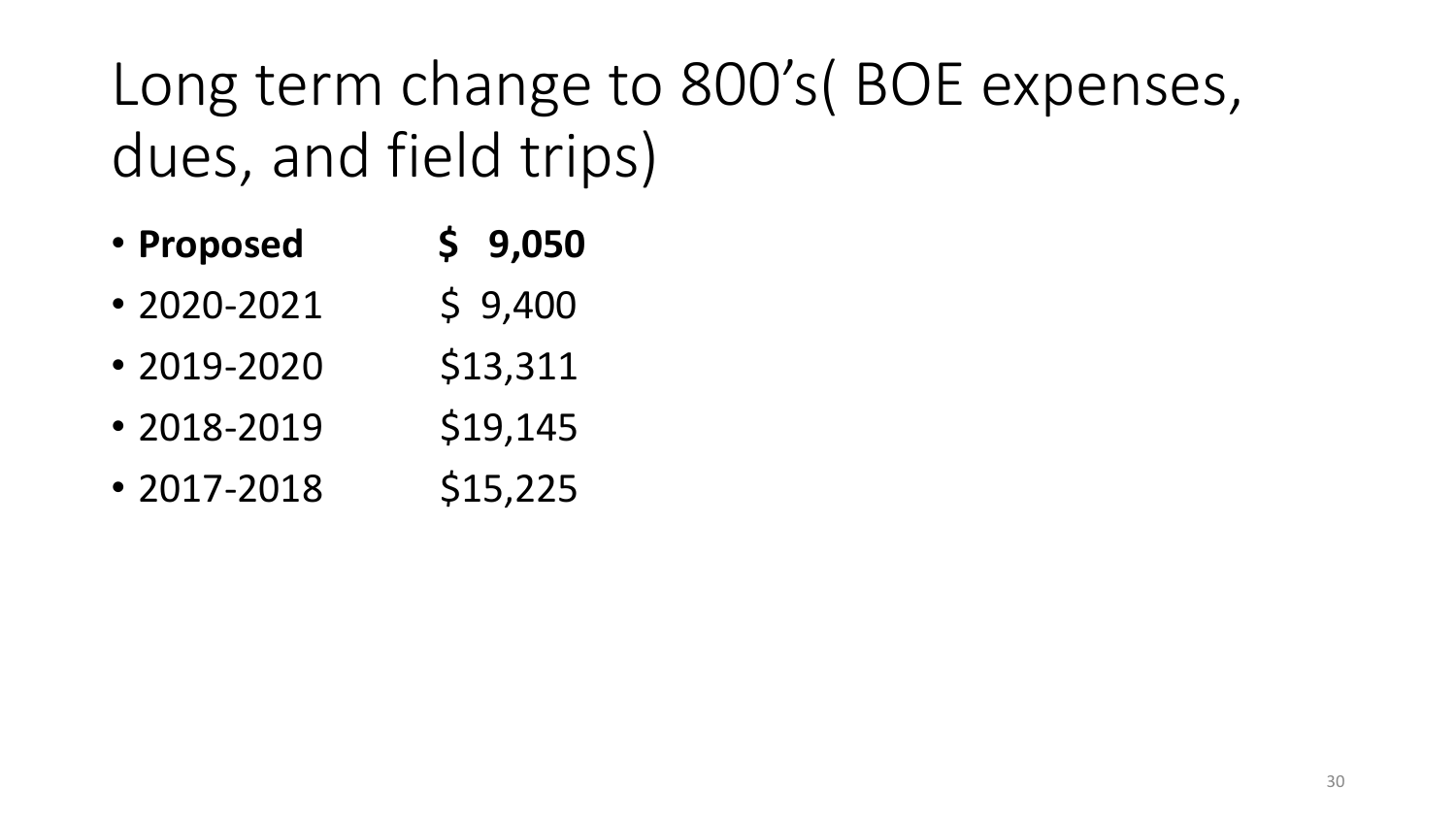### *Recap: What* we need to do ( the numbers!)

| Object                        | 2020-2021    | 2021-2022         | <b>Dollar</b><br><b>Difference</b> | %<br>Change | <b>General Description</b>                                                                                                                                                                                                                                                                                                                   |
|-------------------------------|--------------|-------------------|------------------------------------|-------------|----------------------------------------------------------------------------------------------------------------------------------------------------------------------------------------------------------------------------------------------------------------------------------------------------------------------------------------------|
| 100                           | \$2,235,804  | \$2,325,083       | \$89,279                           | 3.99%       | <b>Salaries (Permanent &amp; Temporary School Employees)</b><br># staffing remains the same. Loss of Title I funding. Settled two union contract negotiations so this number is non-negotiable with<br>nowhere to cut.                                                                                                                       |
| 200                           | \$779,239    | \$804,840         | \$25,601                           | 3.29%       | Employee Benefits (Health, Dental, Retirement, Unemployment, etc.)<br>Medical and Dental Insurance and Municipal Retirement are the major components in this object code. Medical insurance is<br>projected at a 3.2% increase with 2 employee only moving to family and PreK partial offset. This is non-negotiable with nowhere<br>to cut. |
| 300                           | \$235,064    | \$254,410         | \$19,346                           | 8.23%       | <b>Professional &amp; Contracted Services</b><br>Student Services (SpEd, PreK, OT, PT, Psych, AHM), Legal Fees, and Technology-related services. Social Services of \$50k offset by<br>PreK consultant \$13k reduction.                                                                                                                      |
| 400                           | S.<br>89,150 | \$142,200         | \$53,050                           | 59.51%      | <b>Property Services</b><br>Contracted Maintenance Services for facilities that include HVAC, electrical, plumbing, painting<br>\$53k 20-21 expenses incurred in 19-20. So, this number is skewed.                                                                                                                                           |
| 500                           | \$375,353    | \$381,285         | \$5,932                            | 1.58%       | <b>Other Purchased Services</b><br>Included are funds for Student Tuition, Bus Contract increase, Telephone Service, Printing and Binding, and Software Licensing.<br>Bus contracts increase to plan for the return of all buses.                                                                                                            |
| 600                           | \$178,390    | \$241,375         | \$62,985                           | 35.31%      | <b>Supplies</b><br>Instructional Supplies, Textbooks, Nurse's Supplies, Technology Items, Heating Oil, Diesel Fuel for Buses, Electricity, and Facility<br>cleaning & repair supplies. \$45k 20-21 expenses paid in 19-20 therefore skew this number, \$12k heating oil price increase.                                                      |
| 800                           | Ś.<br>9,400  | $\frac{5}{9,050}$ | $(5 \t350)$                        | $(-3.72%)$  | <b>Miscellaneous</b><br>Professional Dues for Board of Education, School, Administration, Staff, and entry fees for students. Cut the funding for<br>educational field trips.                                                                                                                                                                |
| <b>Budget</b><br><b>Total</b> | \$3,902,400  | \$4,158,243       | \$255,843                          | 6.56%       | The total budget for 2021-2022 represents a \$255,843 dollar increase. A 6.56% increase over last year, although this percentage is<br>31<br>skewed by the movement of funds while shut down to offset expenses.                                                                                                                             |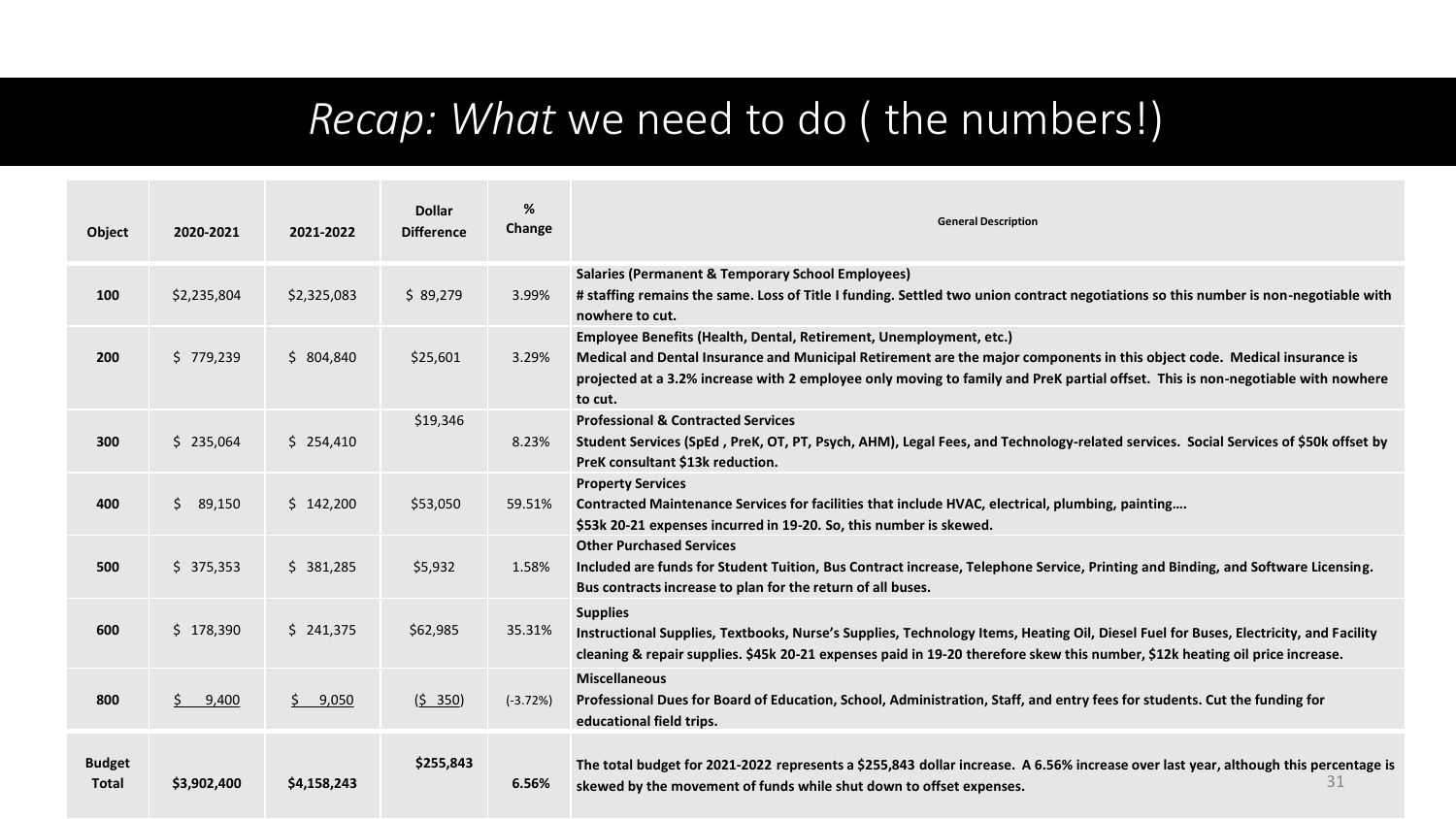• 55.92% and 19.36% ( blue and green)of this proposed budget are negotiated salaries and benefits and by contract are non -negotiable for budgetary purposes for a total of 75.18%. 9.17% ( red) is tuition and transportation contracts. Total **84.35%** is out of our control leaving only 15.65% of the proposed to examine.

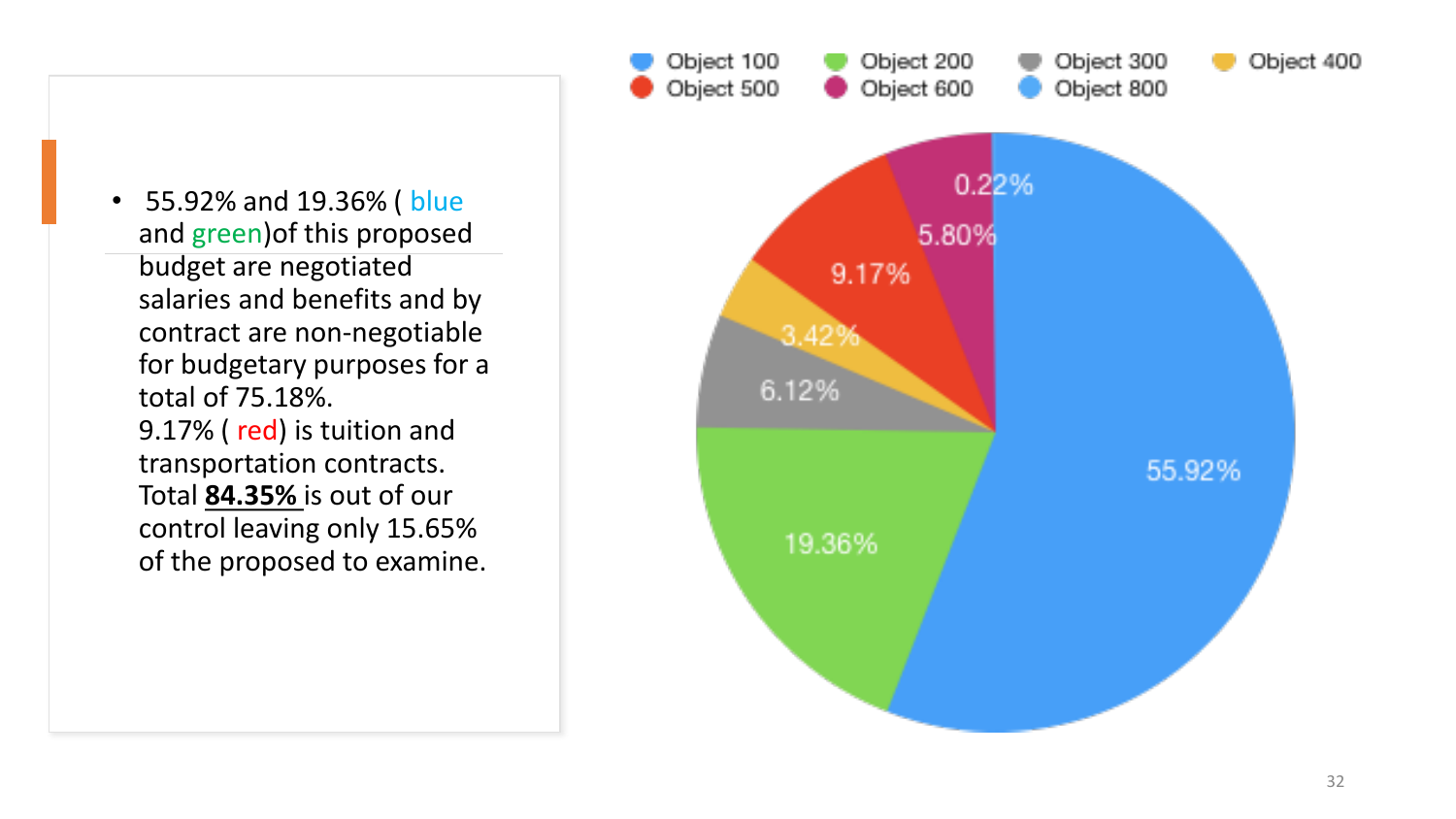### What makes up the other 15.65%??

- 
- 300's (\$254,410) is mainly contracted services as are the items in 500's (\$381,285) for a total of **\$635,695**

- Areas for conversation:
- In planning this means that we really only have flexibility within the 400's, 600's, and 800's.
- The combined total for these three proposed areas: \$392,625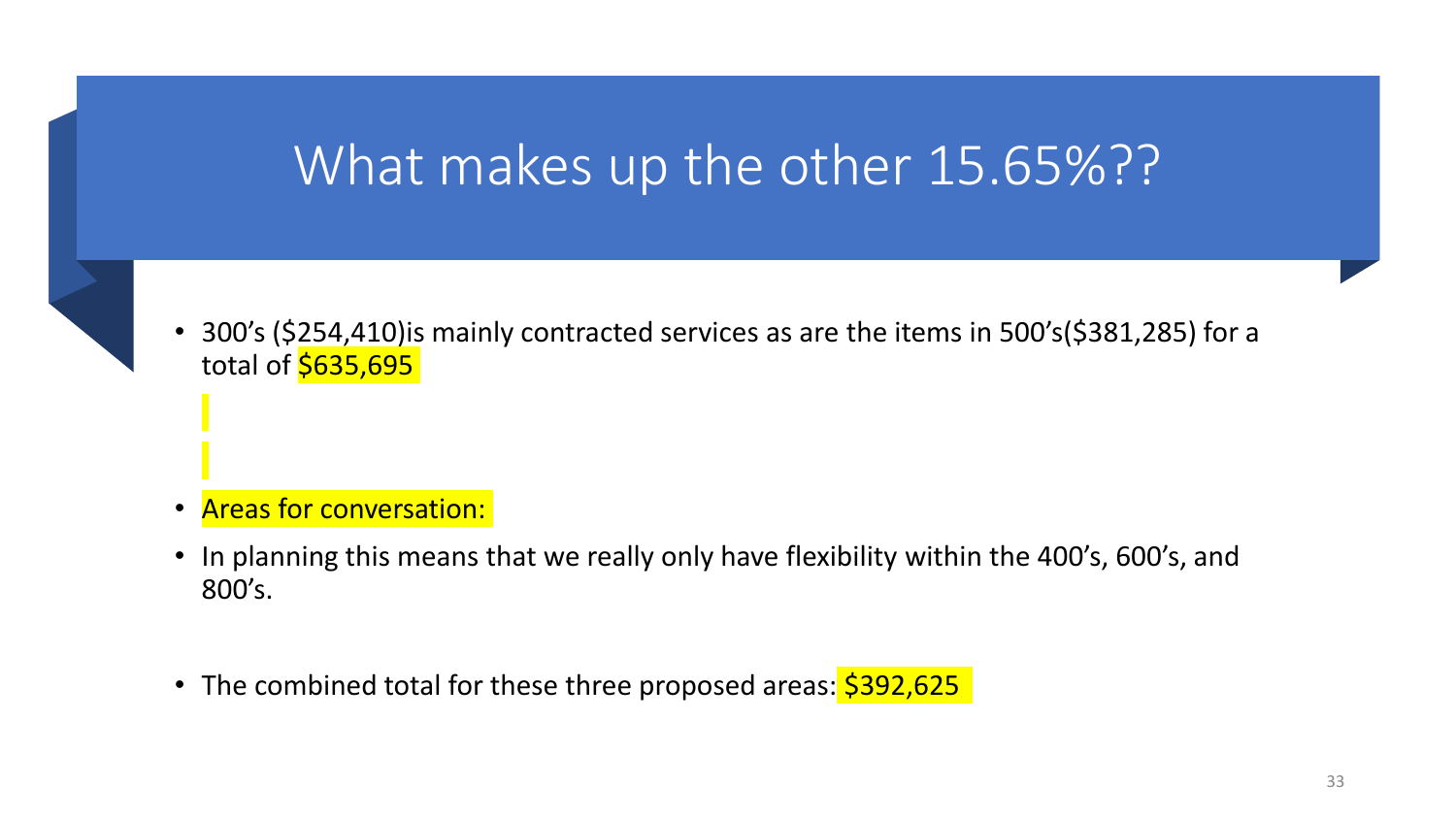### This budget represents an increase of 6.56%

- This is a **significant** number for this year but doesn't show the whole picture.
- Andover Elementary School did not have to ask for any additional funding throughout the pandemic due to the federal funds we were able to secure and by reallocating the dollars saved while the school facility was shut down for six months. Further, we cut one bus for the entirety of this school year.
- Union contracts represented salary increases plus changes to the benefits .
- Health insurance consortium increase is locked in at 3.2% increase.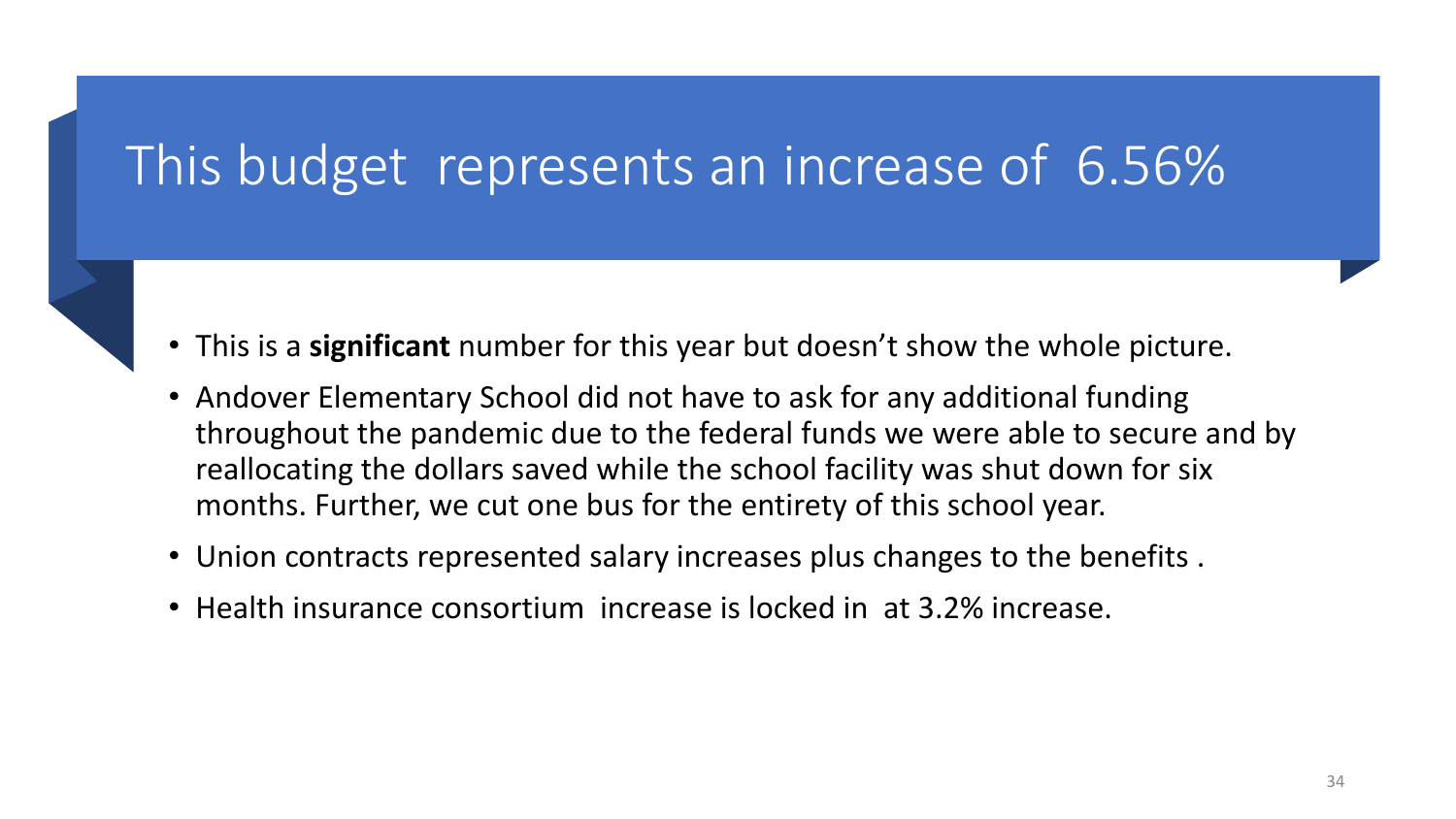### Our proposal of \$4,158,243 is less than :

- Last year, 2020-2021, Superintendent Doyen originally proposed a budget of **\$4,391,000** and was granted \$3,902,400(a decrease of \$162,600 from year before and \$488,600 less than proposed).
- 2019-2020 the adopted budget was \$4,065,000 (a decrease of \$90,000 from the year before)
- 2018-2019 the adopted budget was \$**4,155,000** (still roughly same number of kids)
- 2017-2018 the proposed budget was \$**4,320,821** and the adopted amount was \$**4,275,821** (a decrease of 45,000)
- 2016-2017 the adopted budget was  $\frac{4,320,821}{8}$  a 0% increase)
- 2015-2016 the proposed and adopted budget was \$**4,320,821** (0% increase)
- 2014-2015 adopted budget was \$**4,269,044**
- **This proposed budget is only \$3,243 more than 2019 when our student enrollment was roughly the same**